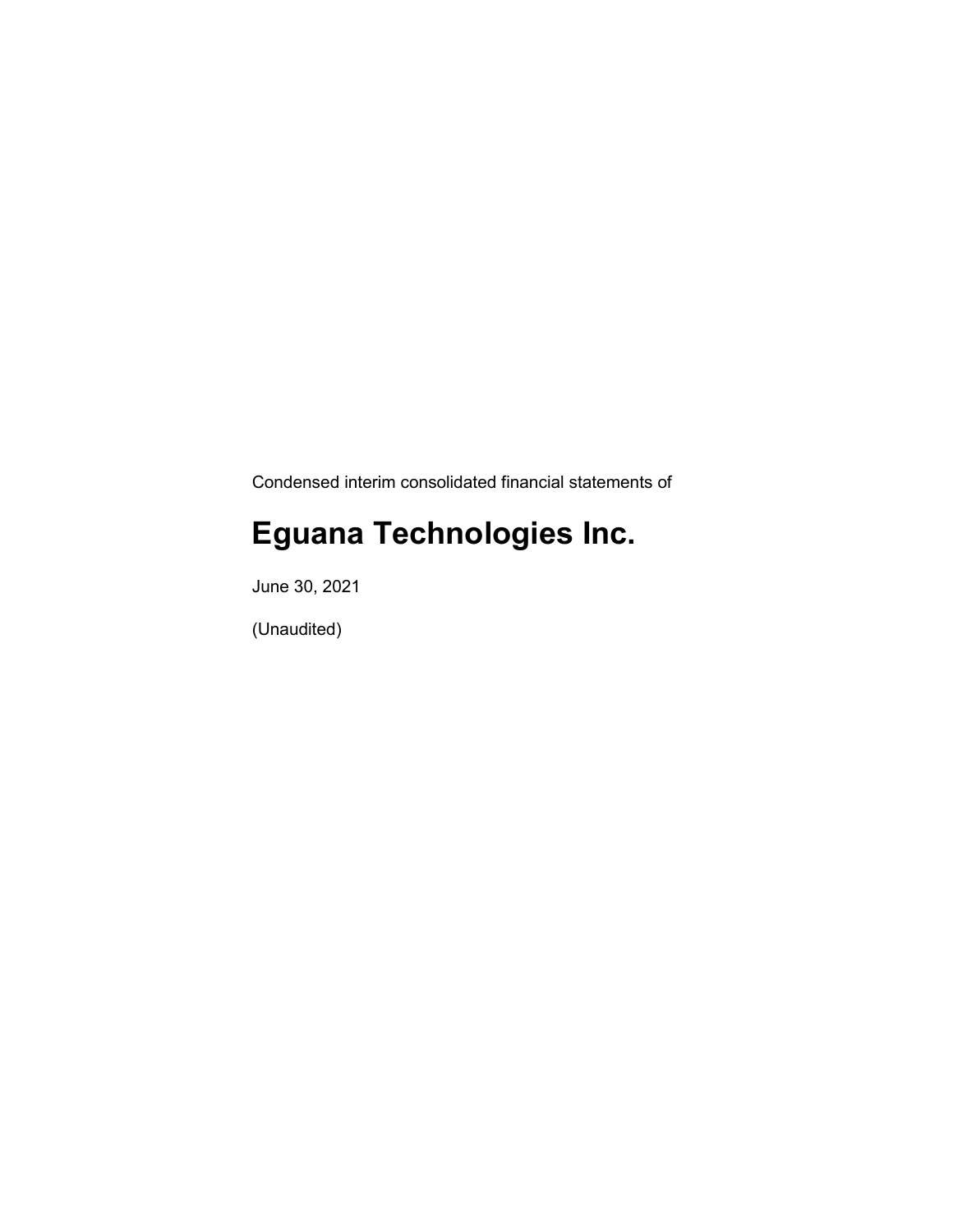Condensed interim consolidated statements of financial position

Stated in Canadian dollars Unaudited

|                                          |             | June 30        | September 30   |
|------------------------------------------|-------------|----------------|----------------|
|                                          | <b>Note</b> | 2021           | 2020           |
| <b>Assets</b>                            |             |                |                |
| Current:                                 |             |                |                |
| Cash                                     |             | 7,703,173      | 527,702        |
| Accounts receivable                      |             | 1,539,200      | 684,307        |
| Inventory                                | 3           | 5,736,038      | 1,544,105      |
| Prepaid expenses and deposits            |             | 1,721,953      | 253,363        |
|                                          |             | 16,700,364     | 3,009,477      |
| Non-current:                             |             |                |                |
| Development costs                        |             | 3              | 3              |
| Property and equipment                   |             | 411,312        | 435,209        |
| Right-of-use assets                      |             | 365,602        | 347,315        |
|                                          |             | 17,477,281     | 3,792,004      |
| <b>Liabilities</b>                       |             |                |                |
| Current:                                 |             |                |                |
| Accounts payable and accrued liabilities |             | 3,465,439      | 4,051,734      |
| Warranty provision                       |             | 540,867        | 507,929        |
| Deferred revenue                         |             | 179,083        | 610,913        |
| Current portion of long-term debt        | 5           | 474,028        | 1,314,756      |
| Derivative liability                     | 5           | 1,193,977      | 1,152,000      |
| Current portion of lease liability       | 8           | 182,105        | 154,199        |
| Current portion of other liabilities     | 8           | 672,533        | 450,376        |
|                                          |             | 6,708,032      | 8,241,907      |
| Non-current:                             |             |                |                |
| Long-term debt                           | 5           |                | 298,066        |
| <b>Debentures</b>                        | 6           |                | 7,288,750      |
| <b>Preferred shares</b>                  | 7           | 4,893,827      | 4,322,486      |
| Lease liability                          | 8           | 238,556        | 255,359        |
| <b>Other liabilities</b>                 | 8           | 103,527        | 842,270        |
|                                          |             | 11,943,942     | 21,248,838     |
| Shareholders' equity (deficiency)        |             |                |                |
| Common shares                            | 9           | 74,841,585     | 45,634,694     |
| Preferred shares                         | 10          | 567,155        | 567,155        |
| Warrants                                 | 12          | 3,048,944      | 2,488,365      |
| Contributed surplus                      | 13          | 12,231,119     | 10,989,832     |
| Foreign currency translation reserve     |             | (328, 601)     | (229, 700)     |
| Deficit                                  |             | (84, 826, 863) | (76, 907, 180) |
|                                          |             | 5,533,339      | (17, 456, 834) |
|                                          |             | 17,477,281     | 3,792,004      |

*Going concern (Note 2(c)) and Subsequent events (Note 19)*

*The accompanying notes are an integral part of these condensed interim consolidated financial statements.*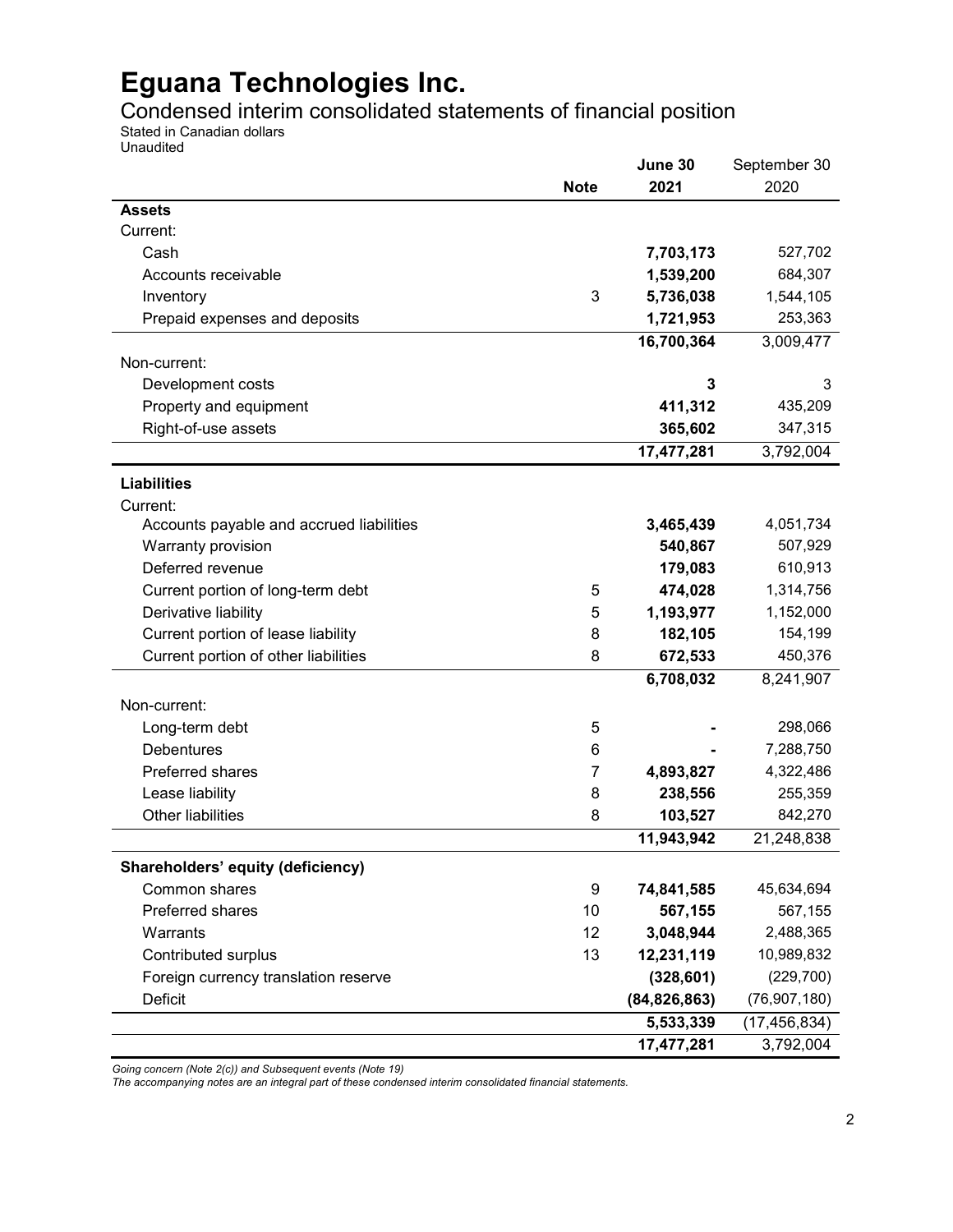Condensed interim consolidated statements of net loss and comprehensive loss

For the three and nine-month periods ended June 30,

Stated in Canadian dollars

Unaudited

|                                             |             | <b>Three months ended</b> |               | Nine months ended |                      |
|---------------------------------------------|-------------|---------------------------|---------------|-------------------|----------------------|
|                                             | <b>Note</b> | 2021                      | 2020          | 2021              | 2020                 |
|                                             |             |                           |               |                   | Restated (note 2(b)) |
| Sales and engineering services              | 17          | 1,381,504                 | 2,179,891     | 4,052,873         | 6,620,830            |
| Cost of goods sold                          |             | 1,304,229                 | 1,908,224     | 3,771,831         | 5,728,098            |
| Gross margin                                |             | 77,275                    | 271,667       | 281,042           | 892,732              |
|                                             |             |                           |               |                   |                      |
| <b>Expenses</b>                             |             |                           |               |                   |                      |
| General and administrative                  |             | 1,079,995                 | 463,847       | 2,987,896         | 1,443,392            |
| Selling and marketing                       |             | 475,689                   | 503,024       | 1,403,873         | 1,568,427            |
| Product research and development            |             | 451,366                   | 223,668       | 1,301,626         | 631,743              |
| Operations                                  |             | 380,183                   | 206,079       | 817,034           | 641,674              |
|                                             |             | 2,387,233                 | 1,396,618     | 6,510,429         | 4,285,236            |
| <b>Operating Loss</b>                       |             |                           |               |                   |                      |
|                                             |             | (2,309,958)               | (1, 124, 951) | (6, 229, 387)     | (3,392,504)          |
| Financing costs                             | 15          | (330, 668)                | (768, 998)    | (1,785,968)       | (2,090,897)          |
| Loss on debt extinguishment                 | 5           |                           |               |                   | (491, 692)           |
| Unrealized foreign exchange (loss)          |             | (95, 950)                 | 130,404       | 88,542            | (287, 815)           |
| gain                                        |             |                           |               |                   |                      |
| Other income                                |             | 7,130                     | 2,310         | 7,130             | 2,313                |
| <b>Net loss</b>                             |             | (2,729,446)               | (1,761,235)   | (7,919,683)       | (6, 260, 595)        |
| Foreign currency translation adjustment     |             | (5, 455)                  | (46, 232)     | (98, 901)         | (39, 863)            |
| <b>Total comprehensive loss</b>             |             | (2,734,901)               | (1,807,467)   | (8,018,584)       | (6,300,458)          |
|                                             |             |                           |               |                   |                      |
| Loss per common share                       |             |                           |               |                   |                      |
| Basic and diluted                           |             | (0.01)                    | (0.01)        | (0.03)            | (0.03)               |
| Weighted average number of common<br>shares |             |                           |               |                   |                      |
| Basic and diluted                           | 9           | 336,436,998               | 227,822,540   | 276,356,858       | 223,000,408          |

*The accompanying notes are an integral part of these condensed interim consolidated financial statements.*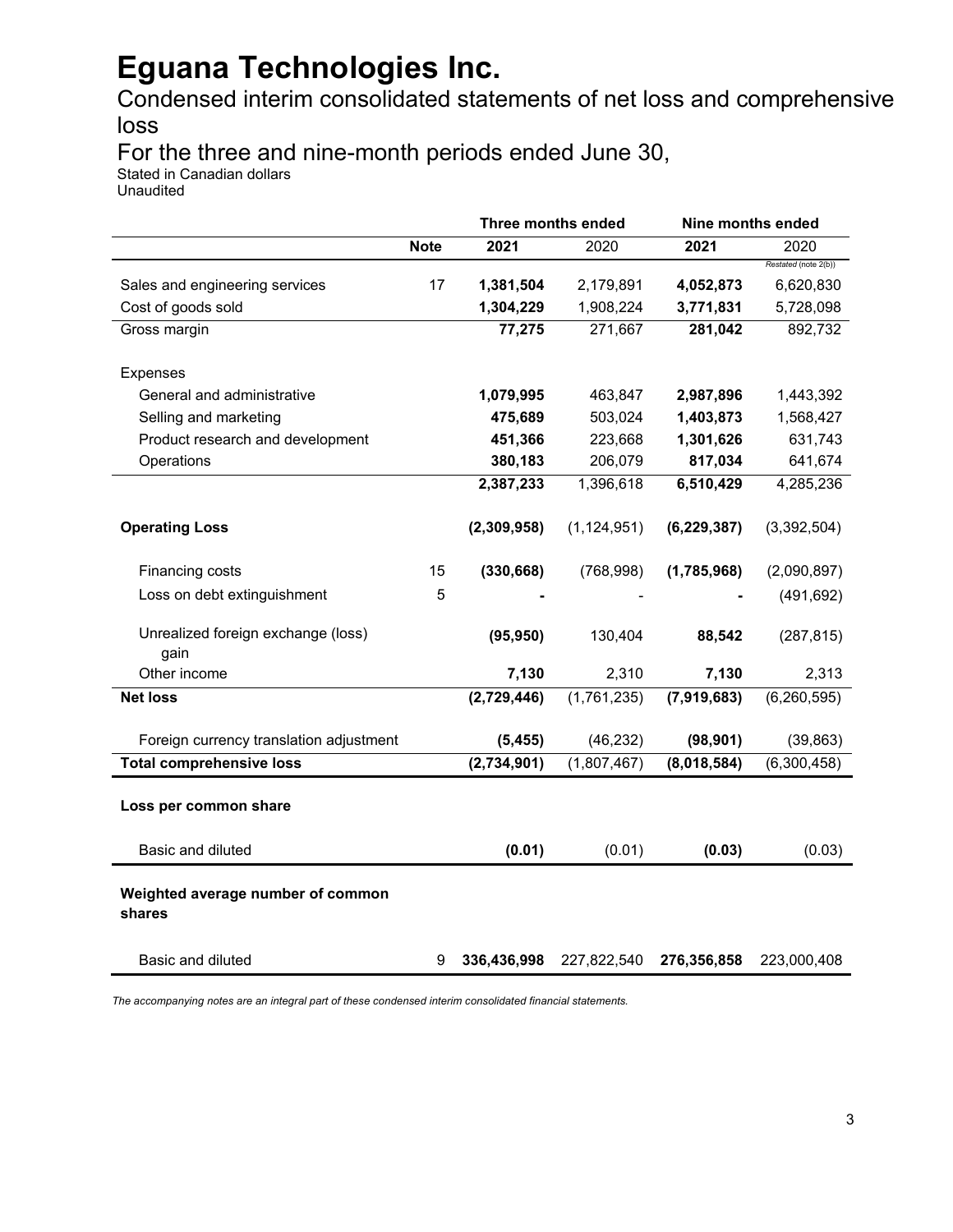Condensed interim consolidated statements of change in equity (deficiency) For the nine-month periods ended June 30,

Stated in Canadian dollars

| Unaudited                               | Common<br>shares | Preferred<br>shares | Warrants   | Contributed<br>surplus | Foreign<br>currency<br>translation<br>reserve | Deficit                  | Total          |
|-----------------------------------------|------------------|---------------------|------------|------------------------|-----------------------------------------------|--------------------------|----------------|
|                                         |                  |                     |            |                        |                                               |                          |                |
| Balance October 1, 2020                 | 45,634,694       | 567,155             | 2,488,365  | 10,989,832             | (229, 700)                                    | (76, 907, 180)           | (17, 456, 834) |
| Net loss for the period                 |                  |                     |            |                        |                                               | (7,919,683)              | (7,919,683)    |
| Foreign Currency Translation            |                  |                     |            |                        | (98, 901)                                     |                          | (98, 901)      |
| Issue of share capital (net) (note 9)   | 1,549,000        |                     |            |                        |                                               |                          | 1,549,000      |
| Issuance of partnership units (note 11) | 909,967          |                     |            |                        |                                               |                          | 909,967        |
| Issuance of special warrants (note 12)  | 17,011,015       |                     | 1,056,028  |                        |                                               |                          | 18,067,043     |
| Warrants issued                         |                  |                     | 128,808    |                        |                                               |                          | 128,808        |
| Warrants exercised                      | 1,519,775        |                     | (624, 257) |                        |                                               |                          | 895,518        |
| Stock options exercised                 | 598,063          |                     |            | (235, 813)             |                                               |                          | 362,250        |
| Convertible debenture exercised         | 7,619,071        |                     |            |                        |                                               | $\overline{\phantom{a}}$ | 7,619,071      |
| Share-based payments                    |                  |                     |            | 1,477,100              |                                               |                          | 1,477,100      |
| Balance June 30, 2021                   | 74,841,585       | 567,155             | 3,048,944  | 12,231,119             | (328, 601)                                    | (84, 826, 863)           | 5,533,339      |
|                                         |                  |                     |            |                        |                                               | Restated (note 2(b))     |                |
| Balance October 1, 2019                 | 45,366,483       | 567,155             | 1,187,433  | 10,679,365             | (152, 888)                                    | (68, 668, 528)           | (11,020,980)   |
| Loss for the period                     |                  |                     |            |                        |                                               | (6, 260, 595)            | (6, 260, 595)  |
| Other comprehensive loss                |                  |                     |            |                        | (39, 863)                                     |                          | (39, 863)      |
| Issue of share capital                  | 58,349           |                     |            |                        |                                               |                          | 58,349         |
| Warrants issued                         |                  |                     | 1,135,183  |                        |                                               |                          | 1,135,183      |
| Warrants expired                        |                  |                     | (88, 634)  | 88,634                 |                                               |                          |                |
| Convertible debenture exercised         | 35,941           |                     |            |                        |                                               |                          | 35,941         |
| Share-based payments                    |                  |                     |            | 75,477                 |                                               |                          | 75,477         |
| Balance June 30, 2020                   | 45,460,773       | 567,155             | 2,233,982  | 10,843,476             | (192, 751)                                    | (74, 929, 123)           | (16,016,488)   |

*The accompany notes are an integral part of these condensed interim consolidated financial statements.*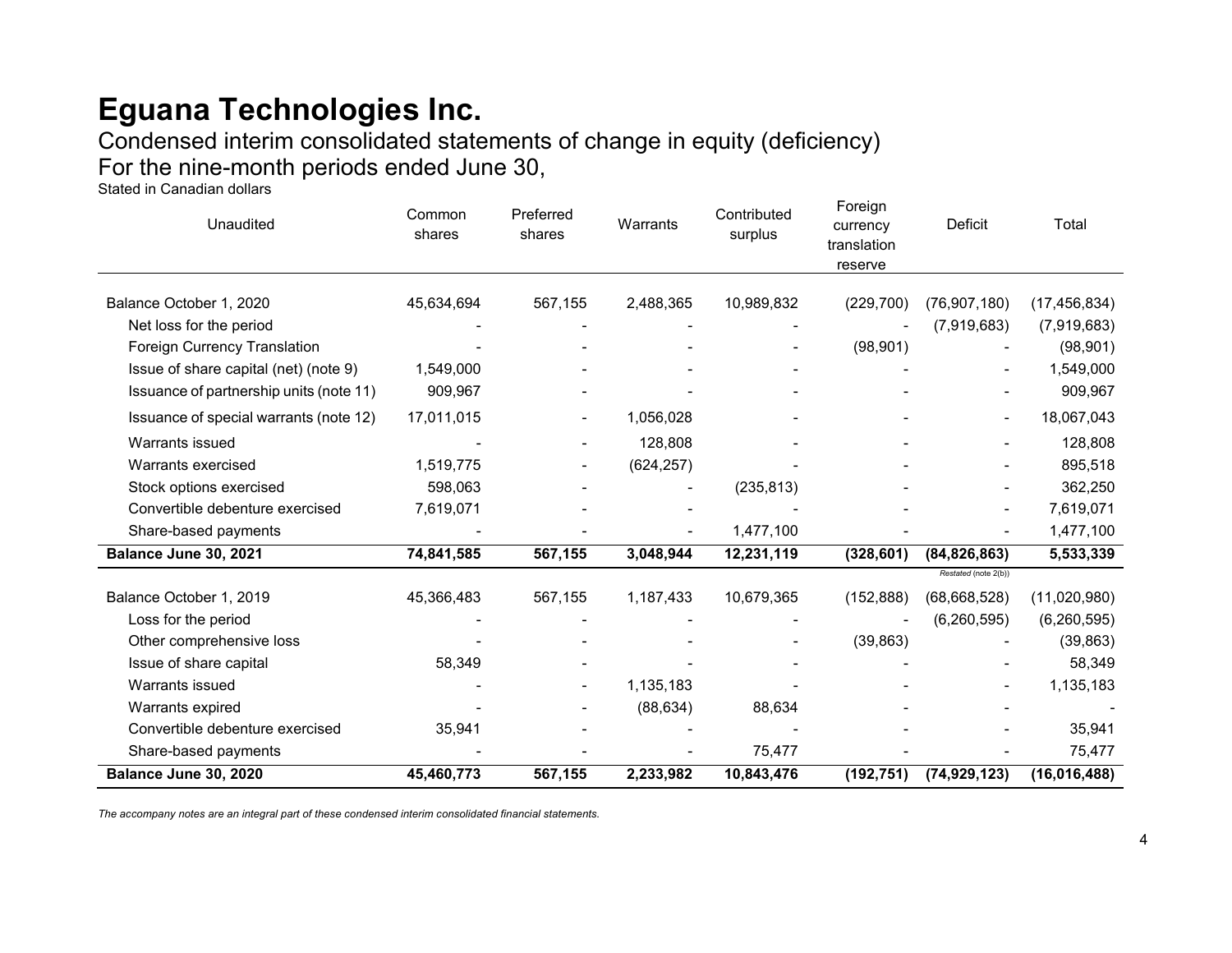Condensed interim consolidated statements of cash flows

For the nine-month periods ended June 30,

Stated in Canadian dollars Unaudited

|                                                  | Three months ended |               |             | Nine months ended |                      |
|--------------------------------------------------|--------------------|---------------|-------------|-------------------|----------------------|
|                                                  | <b>Note</b>        | 2021          | 2020        | 2021              | 2020                 |
| <b>Operating activities</b>                      |                    |               |             |                   | Restated (note 2(b)) |
| Net loss                                         |                    | (2,729,446)   | (1,761,235) | (7,919,683)       | (6,260,595)          |
| Share-based payments                             | 13                 | 660,558       | 22,420      | 1,477,100         | 75,477               |
| Financing costs                                  | 14                 | 330,668       | 768,998     | 1,785,968         | 2,090,897            |
| Loss on debt extinguishment                      | 5                  |               |             |                   | 491,692              |
| Amortization of capital assets and leased assets |                    | 74,621        | 89,515      | 243,740           | 265,645              |
| Write down (up) of inventory                     | 3                  | 792           |             | (31, 853)         |                      |
| Warranty provision                               |                    | 19,929        | 44,439      | 32,938            | 134,592              |
| Unrealized foreign exchange loss (gain)          |                    | 95,950        | (130, 404)  | (88, 542)         | 287,815              |
|                                                  |                    | (1, 546, 928) | (966, 267)  | (4, 500, 332)     | (2,914,477)          |
| Net change in non-cash working capital           | 16                 | (5,075,160)   | (689, 948)  | (7, 787, 488)     | (381, 393)           |
| Cash flow used in operating activities           |                    | (6,622,088)   | (1,656,215) | (12, 287, 820)    | (3, 295, 870)        |
| <b>Financing activities</b>                      |                    |               |             |                   |                      |
| Cost from modification of long-term debt         | 5                  |               |             |                   | (41, 691)            |
| Proceeds from issuance of bridge loan, net       | 4                  |               |             |                   | 276,255              |
| Proceeds from issuance of convertible debenture  | 6                  |               |             |                   | 5,000,000            |
| Cost of issuing convertible debenture            | 6                  |               |             |                   | (104, 331)           |
| Proceeds from issuance of common shares, net     | 9                  | (165, 968)    |             | 1,303,402         |                      |
| Proceeds from issuance of LP units, net          | 11                 |               |             | 956,724           |                      |
| Proceeds from issuance of special warrants, net  | 12                 |               |             | 18,067,043        |                      |
| Proceeds on exercise of warrants                 | 12                 | 23,334        |             | 919,680           |                      |
| Proceeds on exercise of stock options            | 13                 |               |             | 362,250           |                      |
| Repayment of bridge loan                         | 4                  |               | (323, 741)  |                   | (323, 741)           |
| Repayment of long-term debt                      | 5                  | (286, 200)    | (484, 417)  | (1, 182, 041)     | (909, 011)           |
| Repayment of leases                              | 8                  | (59, 234)     | (61, 613)   | (189, 199)        | (177, 083)           |
| Repayment of other liabilities                   | 8                  | (158, 036)    | (36, 317)   | (702, 094)        | (134, 543)           |
| Cash flow from financing activities              |                    | (646, 104)    | (906, 088)  | 19,535,765        | 3,585,855            |
| <b>Investing activities</b>                      |                    |               |             |                   |                      |
| Capital asset additions                          |                    | (57,098)      | (68, 011)   | (72, 474)         | (189, 509)           |
| Lease asset additions, net                       |                    |               | (10,086)    |                   | (10,086)             |
| Cash flow used in investing activities           |                    | (57,098)      | (78,097)    | (72, 474)         | (199, 595)           |
| Net change in cash                               |                    | (7, 325, 290) | (2,640,400) | 7,175,471         | 90,390               |
| Cash, beginning of period                        |                    | 15,028,463    | 3,210,960   | 527,702           | 480,170              |
| Cash, end of period                              |                    | 7,703,173     | 570,560     | 7,703,173         | 570,560              |

*The accompanying notes are an integral part of these condensed interim consolidated financial statements.*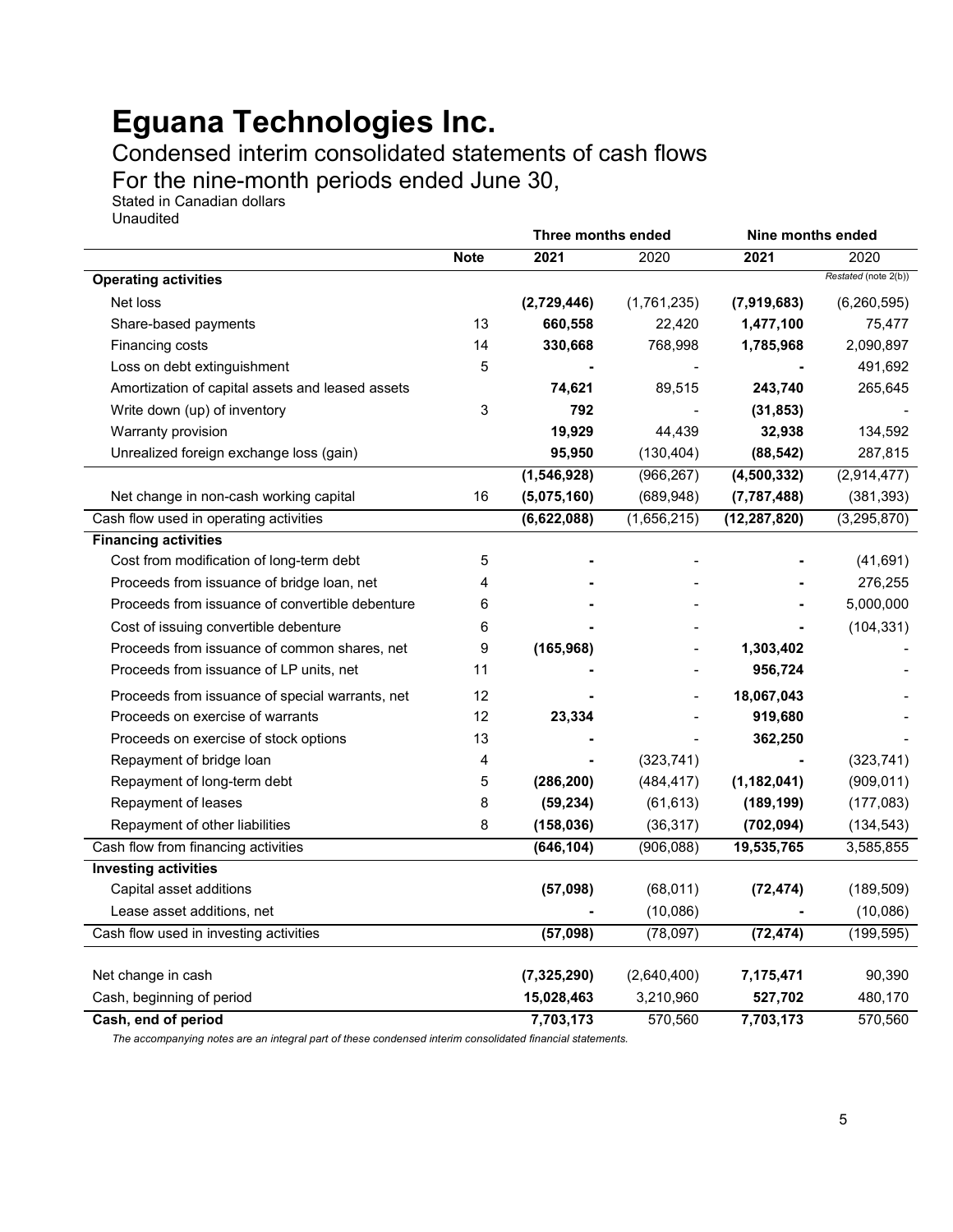### Notes to the condensed interim consolidated financial statements

June 30, 2021 Stated in Canadian dollars Unaudited

### **1. Description of the business**

Eguana Technologies Inc. ("the Company"), incorporated under the *Alberta Business Corporations Act*, designs and manufactures high performance residential and commercial energy storage systems. Eguana has two decades of experience delivering grid edge power electronics for fuel cell, photovoltaic and battery applications. The Company is a publicly traded company headquartered at Unit 3, 6143 –  $4<sup>th</sup>$  Street SE, Calgary, Alberta, Canada and its shares trade on the TSX Venture Exchange (the "TSX-V") under the symbol "EGT".

### **2. Basis of preparation**

### **(a) Statement of compliance**

These unaudited condensed interim consolidated financial statements ("financial statements") were prepared in accordance with IAS 34 Interim Financial Reporting.

These financial statements do not comprise all the information required for annual audited consolidated financial statements and therefore should be read in conjunction with the annual audited consolidated financial statements for the years ended September 30, 2020 and 2019, which were prepared in accordance with IFRS.

These financial statements follow the same accounting policies as outlined in Notes 2 and 4 of the audited consolidated financial statements for the year ended September 30, 2020.

The preparation of financial statements requires the use of certain critical accounting estimates. It also requires management to exercise judgment in applying the Company's accounting policies. The areas involving a higher degree of judgment or complexity, or areas where assumptions and estimates are significant to the financial statements are consistent with those disclosed in Note 2 of the September 30, 2020 audited consolidated financial statements.

These financial statements were approved and authorized for issuance by the Board of Directors of the Company on August 26, 2021.

### **(b) Restatement**

As previously disclosed in the September 30, 2020 Management Discussion and Analysis, due to an update to the accounting treatment associated with the senior debt amendment in Q2 2020 from a debt modification to a debt extinguishment, the Company recorded a non-cash increase of the net loss for the six-month period ended March 31, 2020 of \$491,692, of which only \$29,314 was previously recorded within financing expenses. The amount previously recorded of \$29,314 has been reclassed to be included within loss on debt extinguishment as noted below.

The impact of the errors on the June 30, 2020 financial statements is summarized below: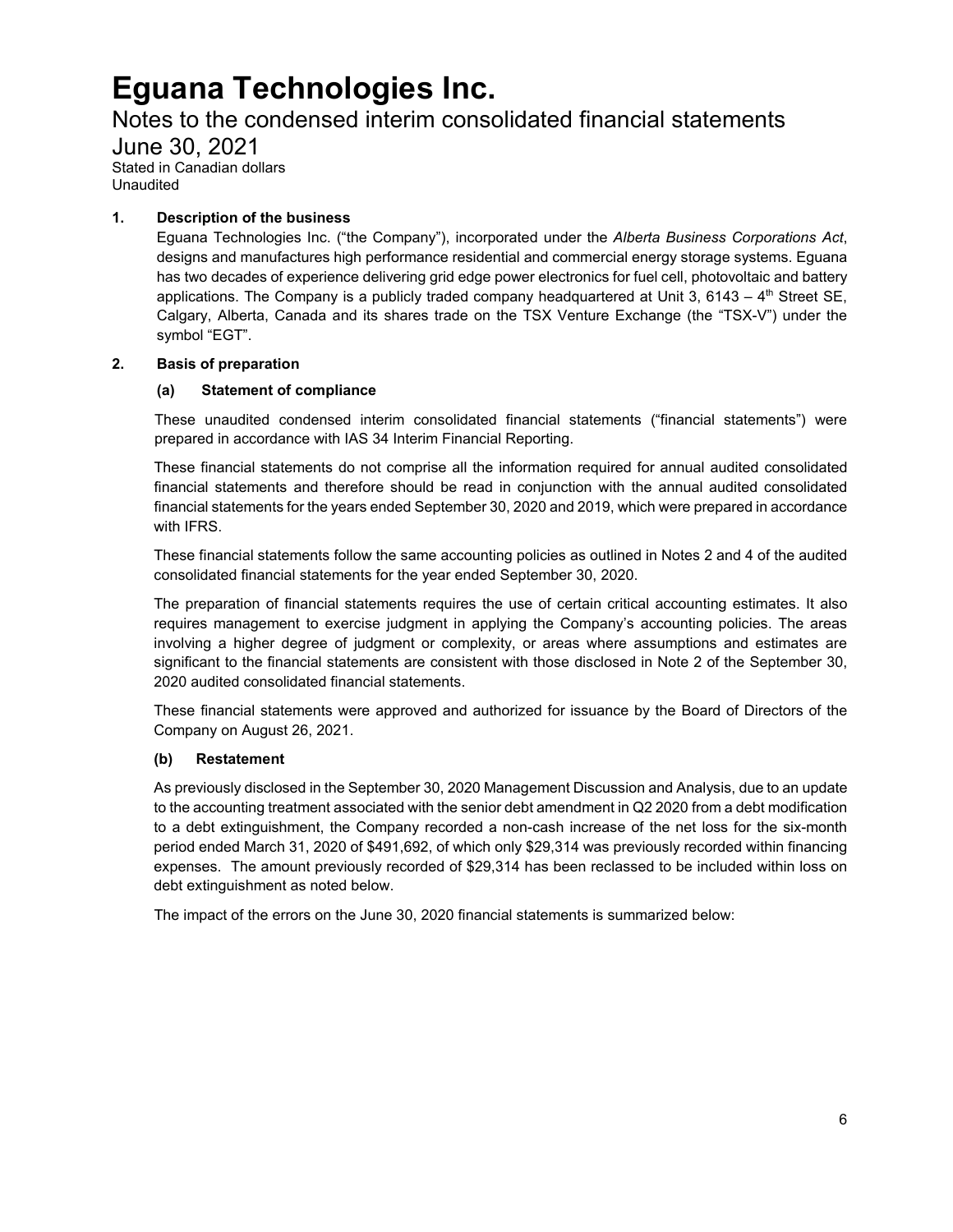Notes to the condensed interim consolidated financial statements

June 30, 2021

Stated in Canadian dollars Unaudited

*Extract from the condensed interim consolidated statement of loss and comprehensive loss* 

|                             | Nine-month period<br>ended June 30,<br>2020 before<br>restatement | Restatement | Nine-month period<br>ended June 30,<br>2020 as restated |
|-----------------------------|-------------------------------------------------------------------|-------------|---------------------------------------------------------|
| Financing costs             | (2, 120, 211)                                                     | 29.314      | (2,090,897)                                             |
| Loss on debt extinguishment |                                                                   | (491, 692)  | (491, 692)                                              |
| Net loss                    | (5,798,217)                                                       | (462, 378)  | (6, 260, 595)                                           |
| Total comprehensive loss    | (5,838,080)                                                       | (462, 378)  | (6,300,458)                                             |

*Extract from the condensed interim consolidated statement of cash flows*

|                             | Nine-month period<br>ended June 30,<br>2020 before<br>restatement | Restatement | Nine-month period<br>ended June 30,<br>2020 as restated |
|-----------------------------|-------------------------------------------------------------------|-------------|---------------------------------------------------------|
| Net loss                    | (5,798,217)                                                       | (462, 378)  | (6,260,595)                                             |
| Financing costs             | 2,120,211                                                         | (29, 314)   | 2,090,897                                               |
| Loss on debt extinguishment | -                                                                 | 491,692     | 491,692                                                 |

### **(c) Going concern**

These consolidated financial statements were prepared on a going concern basis. The going concern basis of accounting assumes that the Company will continue its operations for the foreseeable future and will be able to realize its assets and discharge its liabilities and commitments in the normal course of business.

At June 30, 2021, the Company had not achieved profitable operations since its inception and had accumulated a deficit of \$84,826,863 (September 30, 2020 - \$76,907,180), incurred a net loss for the ninemonth period ended June 30, 2021 of \$7,919,683 (June 30, 2020 - \$6,260,595) and cash flow used in operating activities was \$12,287,820 (June 30, 2020 - \$3,295,870). Whether and when the Company can attain profitability from operations is uncertain. At June 30, 2021 the Company has a positive working capital of \$9,992,332 (September 30, 2020 – deficiency \$5,232,430). The lack of profitable operations results in material uncertainties that may cast significant doubt on the Company's ability to continue as a going concern.

The ability to continue as a going concern is dependent on completing equity or debt financings and generating profitable operations in the future in order to meet liabilities as they come due and enable the Company to continue operations. To address its financing requirements, the Company completed a \$20 million private placement in February 2021 (Note 12) and may need to also seek additional financing through the issuance of common shares, first preferred shares, units of EGT Markets Limited Partnership, and debentures to meet its continuing operating requirements. The outcome of these matters cannot be predicted at this time.

These consolidated financial statements do not include any adjustments that would be necessary if the going concern assumption were not appropriate. Failure to continue as a going concern would require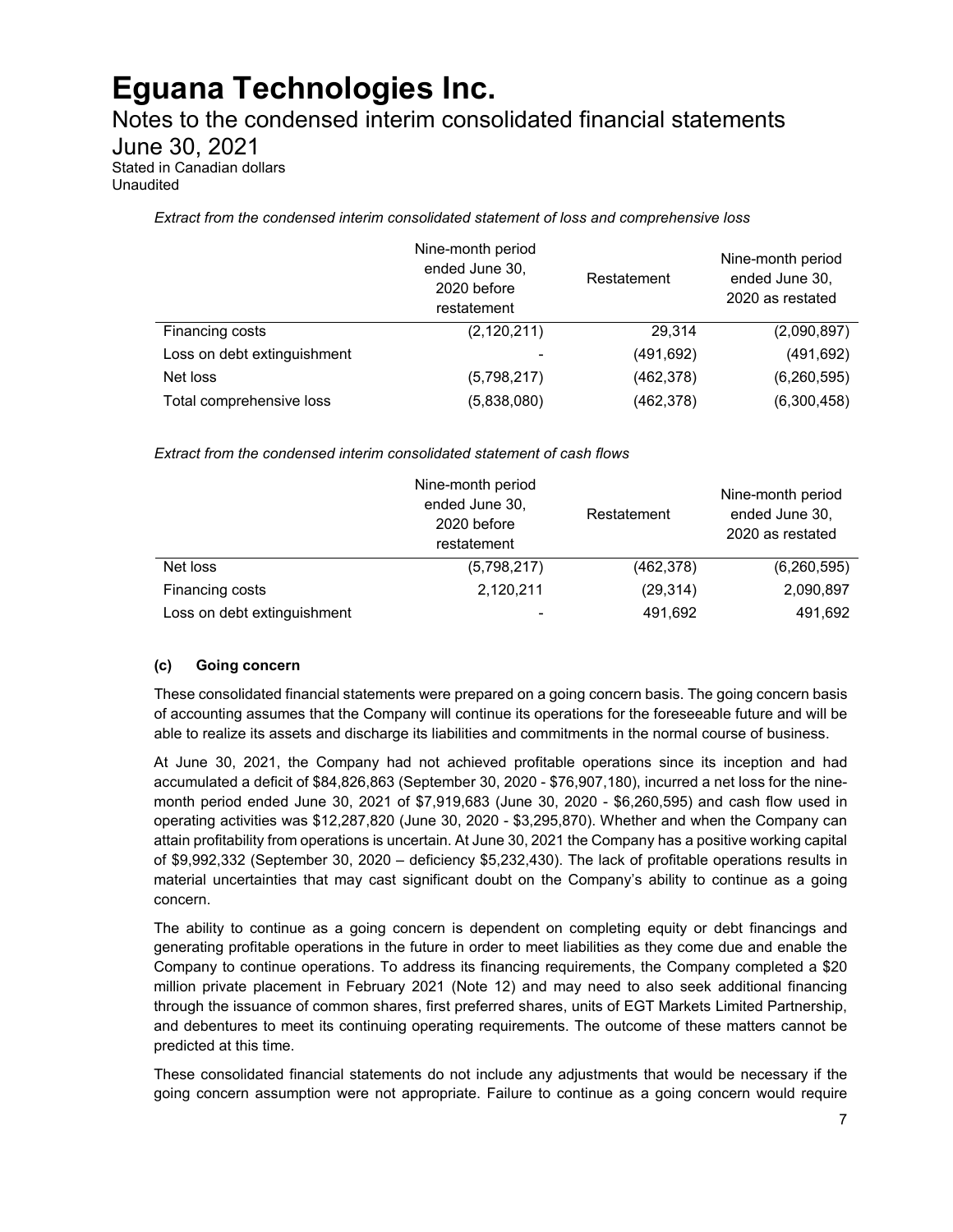### Notes to the condensed interim consolidated financial statements

June 30, 2021 Stated in Canadian dollars

Unaudited

adjustments to assets and liabilities, the reported revenues and expenses, and balance sheet classifications used, which could differ materially from the going concern basis.

### **(d) COVID-19**

In March 2020, the World Health Organization declared coronavirus COVID-19 a global pandemic. This contagious disease outbreak, which has continued to spread, and any related adverse public health developments, has adversely affected workforces, economies, and financial markets globally, leading to an economic downturn. Government authorities have approved the rollout of COVID-19 vaccines and easing of restrictions implemented to prevent the spread of COVID-19, however there is no certainty when economic activity will return to pre COVID-19 levels. The situation remains dynamic and it is not possible for the Company to predict the duration or magnitude of the adverse results of the outbreak and its effects on the Company's business or ability to raise funds.

Estimates and judgments made by management in the preparation of the interim financial statements are increasingly difficult and subject to a higher degree of estimation uncertainty during this volatile period.

### **3. Inventory**

|                              | June 30<br>2021      | September 30<br>$2020^{(1)}$ |
|------------------------------|----------------------|------------------------------|
| Finished goods<br>Components | 504,193<br>5,231,845 | 279,695<br>1,264,410         |
|                              | 5,736,038            | 1,544,105                    |

 $(1)$  certain comparative amounts related to batteries have been reclassified to conform with the current year's presentation

As at June 30, 2021, \$5,637,133 (September 30, 2020 - \$1,370,244) of inventory was carried at cost and \$98,905 (September 30, 2020 - \$173,861) was carried at net realizable value. \$31,853 of inventory was written-up for the period ended June 30, 2021 (2020 - \$nil).

### **4. Bridge loan**

On November 29, 2019, the Company entered into a short-term bridge financing transaction ("Bridge Loan") in the amount of \$280,000, with certain accredited investors, including the Company's Chief Executive Officer. The principal amount of the Bridge Loan bore an interest rate of 12.0% per annum for the initial three-month period, and 24.0% per annum each month thereafter and held a maturity date of May 29, 2020. The Company had the right to prepay at any time a partial or the entire balance of the Bridge Loan outstanding together with accrued interest, without notice, penalty, or bonus. An administrative fee of 10% on the initial principal amount is due and payable on the earlier of payment or maturity date. On April 7, 2020, the Company repaid the full amount outstanding on the Bridge Loan.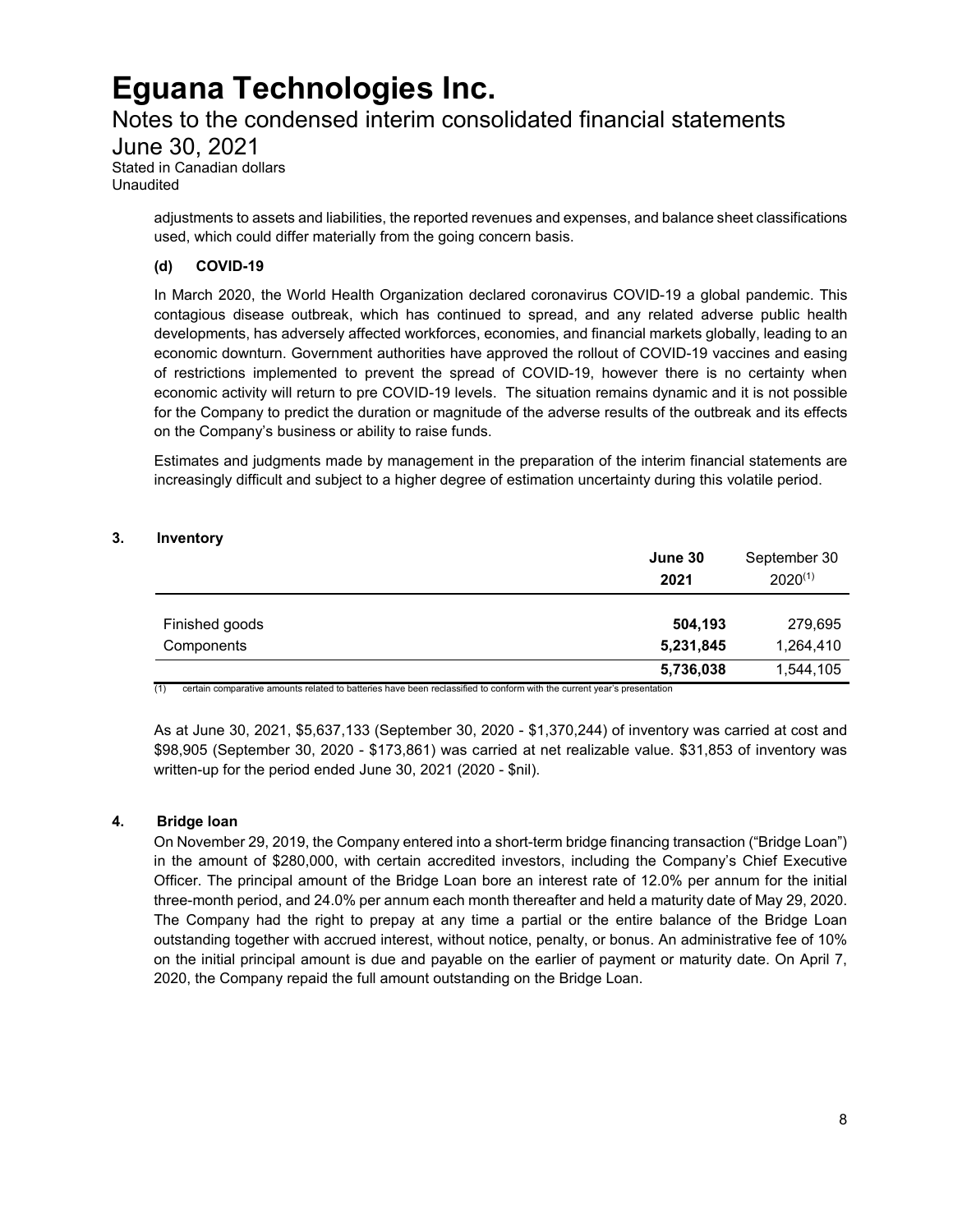Notes to the condensed interim consolidated financial statements

June 30, 2021 Stated in Canadian dollars

Unaudited

### **5. Long-term debt and derivative liability**

|                                           | <b>Derivative</b><br>liability | Long-term debt | Total         |
|-------------------------------------------|--------------------------------|----------------|---------------|
| Balance October 1, 2019                   | 874,627                        | 2,495,615      | 3,370,242     |
| Loss on extinguishment of debt            |                                | 491,692        | 491,692       |
| Fair value allocation to warrant exchange |                                | (410, 898)     | (410, 898)    |
| Accretion and accrued interest            |                                | 360,381        | 360,381       |
| Repayment                                 |                                | (1,371,871)    | (1,371,871)   |
| Fair value loss on derivative liability   | 277,373                        |                | 277,373       |
| Loss on foreign exchange                  |                                | 47,903         | 47,903        |
| Balance September 30, 2020                | 1,152,000                      | 1,612,822      | 2,764,822     |
| Accretion and accrued interest            |                                | 129,906        | 129,906       |
| Repayment                                 |                                | (1, 182, 041)  | (1, 182, 041) |
| Fair value loss on derivative liability   | 41,977                         |                | 41,977        |
| Gain on foreign exchange                  |                                | (86, 659)      | (86, 659)     |
| Balance June 30, 2021                     | 1,193,977                      | 474,028        | 1,668,005     |
| Less: current portion                     | (1, 193, 977)                  | (474, 028)     | (1,668,005)   |
|                                           |                                |                |               |

The derivative liability is carried at fair value through profit and loss and re-measured at each reporting date. The fair value was the present value of the warrant exchange payment using a discount rate of 16% and the value was determined to be \$1,193,977 at June 30, 2021.

On December 31, 2019, the Company entered an amendment, that was finalized in January 2020, with the Senior Lender to the original loan agreement, wherein the monthly payments were reduced and comprised of interest only for four months commencing November 1, 2019 through February 1, 2020. The Senior Loan will continue to bear interest at a rate of 12.5% per annum and will now be repaid February 1, 2022. In consideration, 4,161,333 common share purchase warrants were issued on January 22, 2020, at a price of \$0.06 per warrant for a period of five years, with an expiry date of January 22, 2025. The fair value of the amended loan was determined by applying an effective interest rate of 18.1% to discount the contractual cash over the remaining life of the loan. The book value of the loan prior to amendment was then deducted from the new fair value, resulting in a loss on extinguishment of debt of \$80,794 in January 2020.

The fair value of the warrant component was determined by using the Black-Scholes option pricing model using a nil dividend yield, a 1.46% interest rate and a volatility of 77.10%. The fair market value at issuance was \$410,898, also recognized as loss on extinguishment.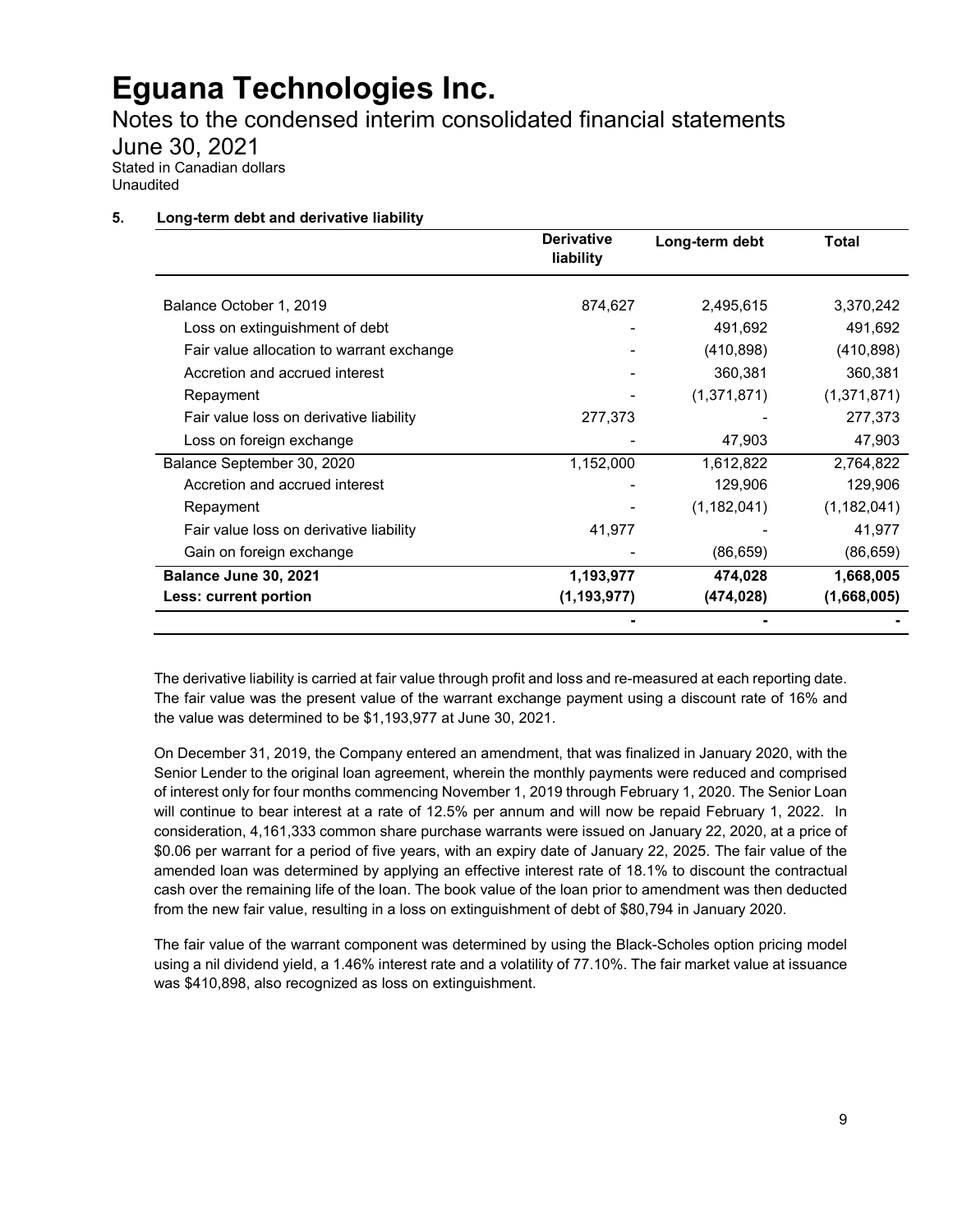Notes to the condensed interim consolidated financial statements

June 30, 2021

Stated in Canadian dollars Unaudited

### **6. Debentures**

|                             | Debt component of<br>convertible<br>debenture | Warrant component<br>of convertible<br>debenture (note 12) | Total       |
|-----------------------------|-----------------------------------------------|------------------------------------------------------------|-------------|
| Balance October 1, 2019     | 3,018,560                                     | 895,184                                                    | 3,913,744   |
| Convertible debenture       | 4,000,000                                     | 1,000,000                                                  | 5,000,000   |
| Transaction costs           | (83, 465)                                     | (20, 866)                                                  | (104, 331)  |
| Interest                    | (695, 551)                                    |                                                            | (695, 551)  |
| Accretion                   | 1,199,841                                     |                                                            | 1,199,841   |
| Conversion to common shares | (150, 635)                                    |                                                            | (150, 635)  |
| Balance September 30, 2020  | 7,288,750                                     | 1,874,318                                                  | 9,163,068   |
| Interest                    | (433, 288)                                    |                                                            | (433, 288)  |
| Accretion                   | 763,609                                       |                                                            | 763,609     |
| Conversion to common shares | (7,619,071)                                   |                                                            | (7,619,071) |
| Balance June 30, 2021       |                                               | 1,874,318                                                  | 1,874,318   |

On February 18, 2020 the Company entered into a shares for debt agreement with its largest shareholder, DHCT II Luxembourg SARL ("DHCT"), wherein the Company amended the interest payment schedule of the convertible debenture certificate dated August 8, 2019, held by DHCT. The agreement settled \$60,000 of interest due through the issuance 545,454 common shares at a price of \$0.11 per share (note 13). The Company incurred transaction costs of \$1,651.

On March 13, 2020 the Company closed a strategic investment with ITOCHU Corporation ("ITOCHU") and issued 5,000 unsecured convertible debentures at a price of \$1,000 per debenture ("ITOCHU Debentures"), for total gross proceeds of \$5,000,000. Each ITOCHU debenture is convertible into Units of the Company, at a price of \$0.15 per unit. Each Unit consists of one Common Share and one-half of one Warrant. Each whole Warrant shall enable the holder thereof to acquire an additional Common Share at a price of \$0.20 per share for a period of three years following the closing date of the issuance of the ITOCHU Debentures. The ITOCHU Debentures bear interest at 10% per annum, paid semi-annually in cash or additional common shares, and mature on March 13, 2023. The debt component was measured at the issue date at the present value of the cash interest and principal payments using a discount rate of 20% and a three-year term. The difference between the amount recorded for the debt component and the face value of the debentures is recorded in the statement of changes in equity (deficiency) as warrants. In connection with issuing the ITOCHU debentures, the Company incurred transaction costs of \$104,331 that were allocated on a prorata basis to the carrying values.

On August 10, 2020 the Company entered into a shares for debt agreement with DHCT, following prior practices with its largest shareholder. The agreement settled \$60,000 of accrued interest due through the issuance 461,538 common shares at a price of \$0.13 per share (note 9). The Company incurred transaction costs of \$2,338.

On February 19, 2021 the Company elected to exercise its right to convert the remaining principal amounts of its June 21, 2019 and August 8, 2019 debentures into common shares of the company on March 22,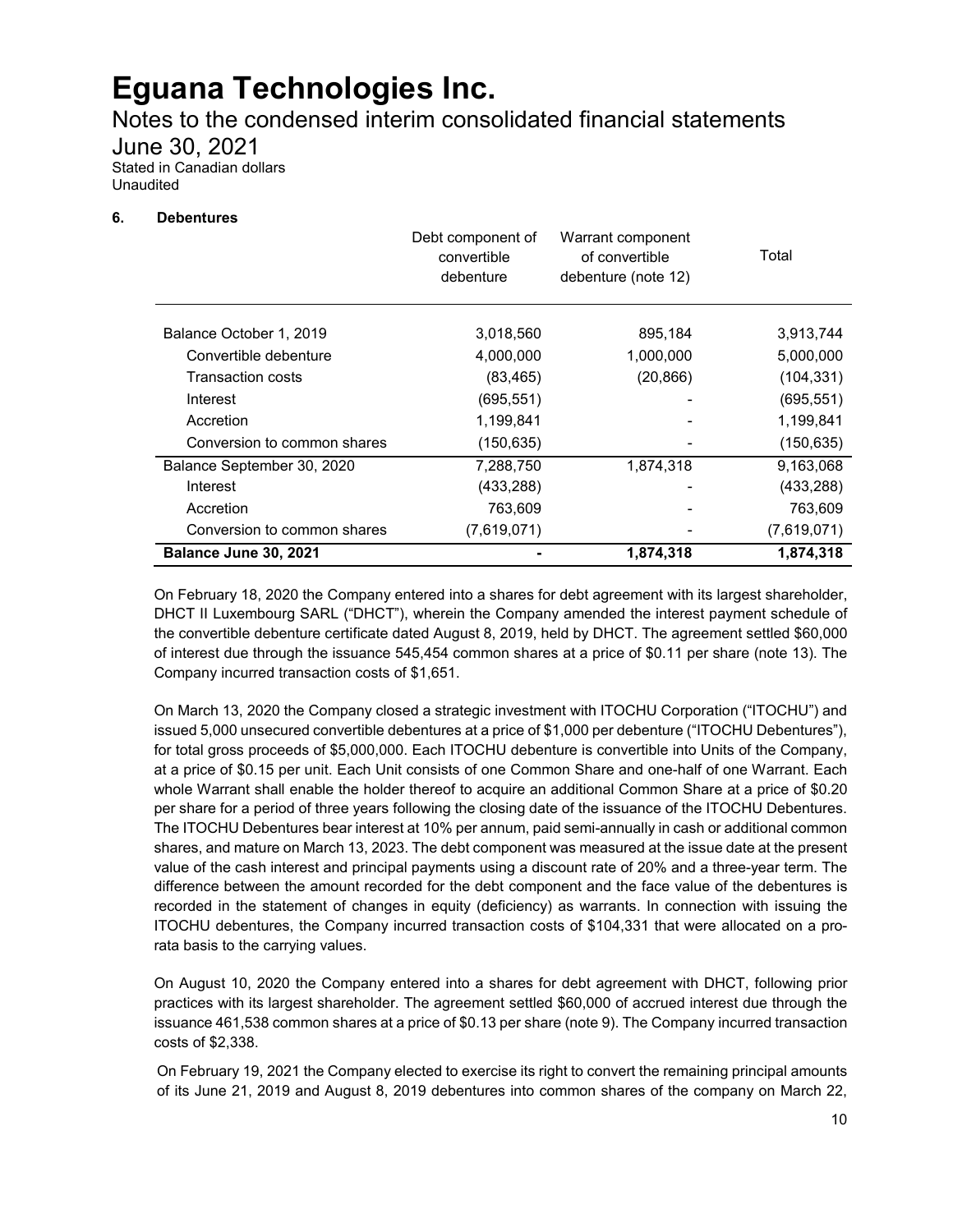### Notes to the condensed interim consolidated financial statements June 30, 2021 Stated in Canadian dollars Unaudited

2021 as the volume weighted average trading price of the Company's common shares exceeded \$0.30 for a period of 20 consecutive trading days. Holders of \$1.7M in debentures voluntarily elected to convert immediately on February 19, 2021, resulting in the issuance of 11,593,337 common shares. These holders also entered into debt settlement agreements with the Company, where in \$57,613 worth of accrued interest was settled by issuing a total of 115,218 common shares at a price of \$0.50 per share (note 9). The Company incurred transaction costs of \$2,000. 16,767 common shares were issued to related parties consisting of directors and executives of the Company.

On March 22, 2021, the remaining \$1.9M of debentures associated with the June 21, 2019 and August 8, 2019 issuance were converted into 12,886,671 common shares. The holders had a prior option to convert remaining interest due into common shares or take payment in cash. On April 4, 2021 holders of \$2,180 of interest elected to enter into debt settlement agreements, through the issuance of 4,588 common shares at a price of \$0.475 per share (note 9). The Company incurred transaction costs of \$511.

On March 15, 2021 the Company entered into a shares for debt agreement with ITOCHU. The agreement settled \$247,945 of accrued interest due through the issuance 590,345 common shares at a price of \$0.42 per share (note 9). The Company incurred transaction costs of \$1,740.

On April 19, 2021, ITOCHU elected to convert its balance of debentures, resulting in 33,333,333 common shares of the Company and 16,666,666 warrants (note 12). Each warrant entitles ITOCHU to acquire an additional common share at a price of \$0.20 per share until March 13, 2023.

The balance of debentures remaining for the Company post ITOCHU conversion is \$nil.

In connection with the conversion, the Company entered into a shares for debt agreement with ITOCHU. The agreement settled the remaining \$41,096 of accrued interest due through the issuance 90,320 common shares at a price of \$0.455 per share. These shares were issued and approved by the TSX-V on August 11, 2021.

### **7. Series A Preferred shares**

|                            | Debt component of<br>preferred shares | Equity component of<br>preferred shares<br>(note 10) | Total     |
|----------------------------|---------------------------------------|------------------------------------------------------|-----------|
| Balance October 1, 2019    | 3,621,769                             | 567,154                                              | 4,188,923 |
| Accretion                  | 700,717                               |                                                      | 700,717   |
| Balance September 30, 2020 | 4,322,486                             | 567,154                                              | 4,889,640 |
| Accretion                  | 571,341                               |                                                      | 571,341   |
| Balance June 30, 2021      | 4,893,827                             | 567,154                                              | 5,460,981 |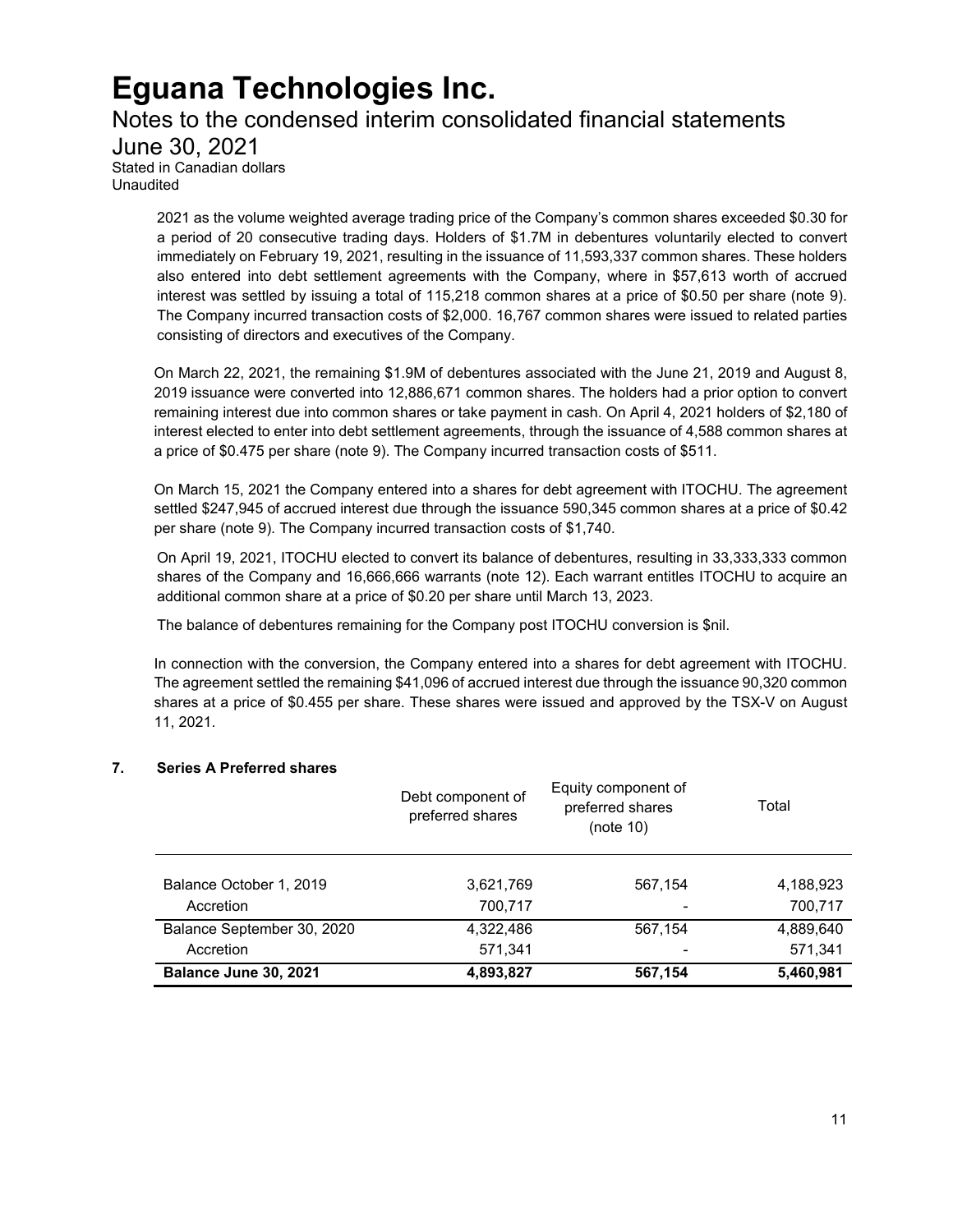Notes to the condensed interim consolidated financial statements

June 30, 2021

Stated in Canadian dollars Unaudited

#### **8. Other liabilities**

|                                               | Settlement<br>Agreement | Contingent<br>liability<br>settlement | Legal<br>settlement | Total      |
|-----------------------------------------------|-------------------------|---------------------------------------|---------------------|------------|
| Balance October 1, 2019                       | 314,581                 | 131,815                               |                     | 446,396    |
| Legal settlement liability                    |                         |                                       | 905,182             | 905,182    |
| Accretion                                     | 60,460                  | 31,827                                | 45,183              | 137,470    |
| Repayments                                    | (157, 380)              | (39, 993)                             |                     | (197, 373) |
| Loss on foreign exchange                      |                         | 685                                   | 286                 | 971        |
| Balance September 30, 2020                    | 217,661                 | 124,334                               | 950,651             | 1,292,646  |
| Accretion                                     | 29,177                  | 14,368                                | 119,223             | 162,768    |
| Repayments                                    | (115,008)               | (209,327)                             | (377, 759)          | (702, 094) |
| Loss on prepayment of<br>contingent liability |                         | 75,706                                |                     | 75,706     |
| Gain on foreign exchange                      |                         | (5,081)                               | (47, 885)           | (52,966)   |
| Balance June 30, 2021                         | 131,830                 |                                       | 644,230             | 776,060    |
| Less: current portion                         | (131, 830)              |                                       | (540, 703)          | (672, 533) |
|                                               |                         |                                       | 103,527             | 103,527    |

In March 2021, the Company paid in full, the settlement of a contingent liability with a third party who provided consulting services. The obligation was fair valued at inception at US\$111,879 using Level 2 valuation techniques with a discount rate of 27%. The repayment resulted in a non-cash loss of \$75,706.

#### *Lease liability*

Balance October 1, 2019 **Figure 1, 2019** 551,796 Accretion 63,992 Repayments (240,205) Loss on foreign exchange 33,975 Balance September 30, 2020 **409,558** and the september 30, 2020 Addition of lease liability and the control of the control of the control of the control of the control of the control of the control of the control of the control of the control of the control of the control of the contro Interest 40,661 Repayments (189,199) Loss on foreign exchange (10,538) **Balance June 30, 2021 420,661 Less: current portion (182,105) 238,556**

Total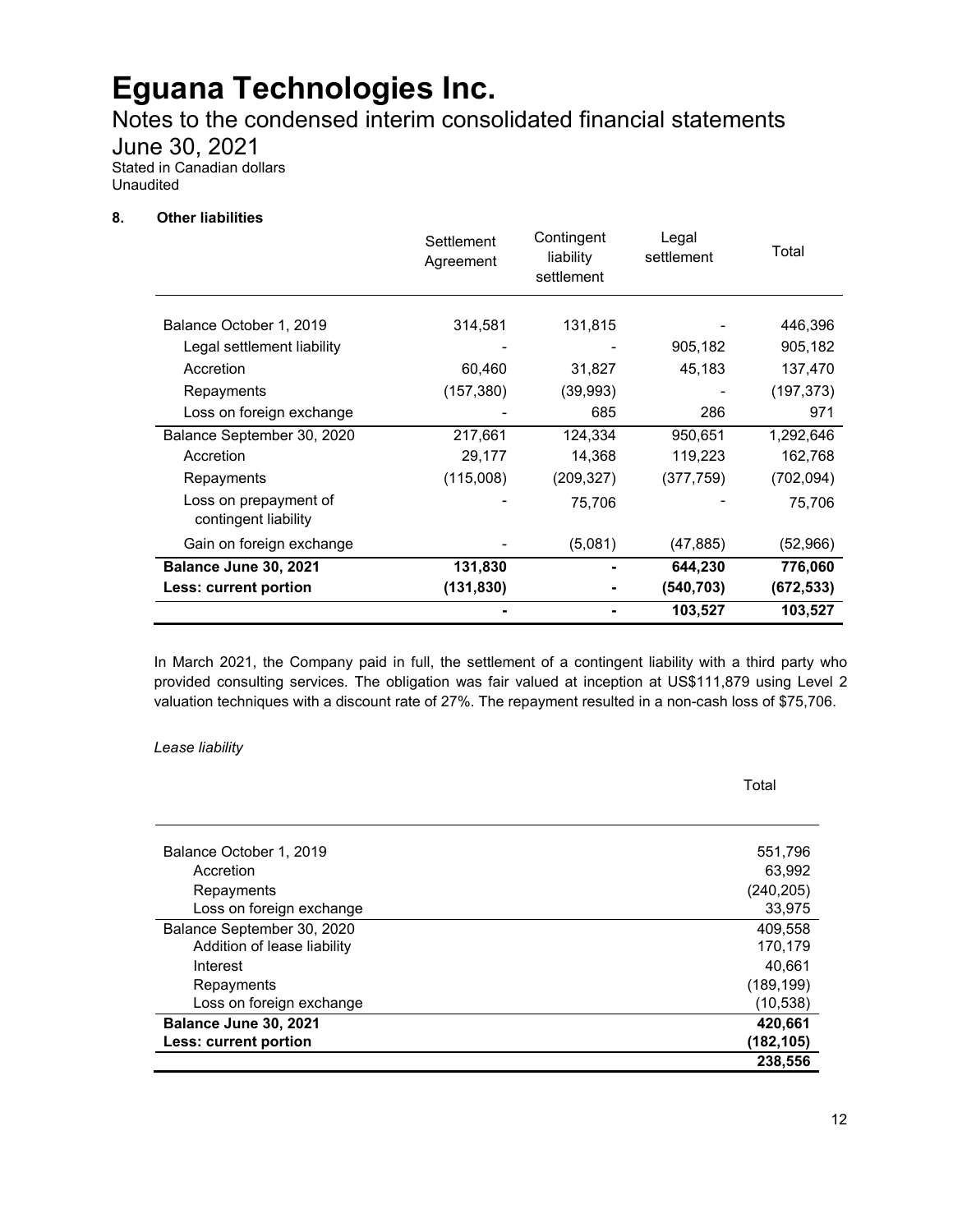### Notes to the condensed interim consolidated financial statements

June 30, 2021

Stated in Canadian dollars Unaudited

#### **9. Common shares**

*Authorized,* unlimited number

*Issued*

|                                                                                        | Number of<br>shares | Amount<br>$($ \$) |
|----------------------------------------------------------------------------------------|---------------------|-------------------|
|                                                                                        |                     |                   |
| Balance October 1, 2019                                                                | 226,943,753         | 45,366,483        |
| Issuance of common shares                                                              | 1,006,992           | 120,000           |
| Issuance costs                                                                         |                     | (3,989)           |
| Exercise of debentures (note 6)                                                        | 1,333,332           | 150,635           |
| Exercise of warrants (note 12)                                                         | 7,333               | 1,565             |
| Balance September 30, 2020                                                             | 229,291,410         | 45,634,694        |
| Issuance of common shares                                                              | 10,000,000          | 1,500,000         |
| Share issuance costs                                                                   |                     | (254, 487)        |
| Issuance of common shares for debt, net (note 6)                                       | 710,751             | 303,487           |
| Issuance of common shares on closing of special warrant<br>private placement (note 12) | 50,000,000          | 20,000,000        |
| Special warrant private placement costs                                                |                     | (2,988,985)       |
| Issuance of partnership units (note 11)                                                | 7,665,900           | 1,150,000         |
| Partnership unit costs (note 11)                                                       |                     | (240, 033)        |
| Exercise of debentures (note 6)                                                        | 60,180,006          | 7,619,071         |
| Exercise of warrants (note 12)                                                         | 7,605,597           | 1,519,775         |
| Exercise of stock options (note 13)                                                    | 1,625,000           | 598,063           |
| Balance June 30, 2021                                                                  | 367,078,664         | 74,841,585        |

In November, 2020, the Company closed a private placement of 10,000,000 common shares at an issue price of \$0.15 per common share, for gross proceeds of \$1,500,000. In connection with the offering, the Company incurred transaction costs of \$196,598, including agent commissions. The Agents also received 750,000 broker warrants (note 12), which are exercisable at a price of \$0.15 per warrant for a period of two years, with an expiry date of November 17, 2022. The fair value of the warrants was determined by using the Black-Scholes option pricing model using a nil dividend yield, a 0.27% interest rate and a volatility of 104.23%. The fair market value at issuance was \$57,889, also recognized as part share issuance costs.

On May 11, 2021, the Company filed a short form prospectus in connection with the closing of the \$20 million private placement of Special warrants (note 12). Pursuant to the terms, each special warrant was automatically exercised, for no additional consideration, into a common share.

#### *Weighted average number of common shares*

The weighted average number of shares as at June 30, 2021 and September 30, 2020 were determined by excluding preferred shares, stock options and warrants as the Company was in a loss position.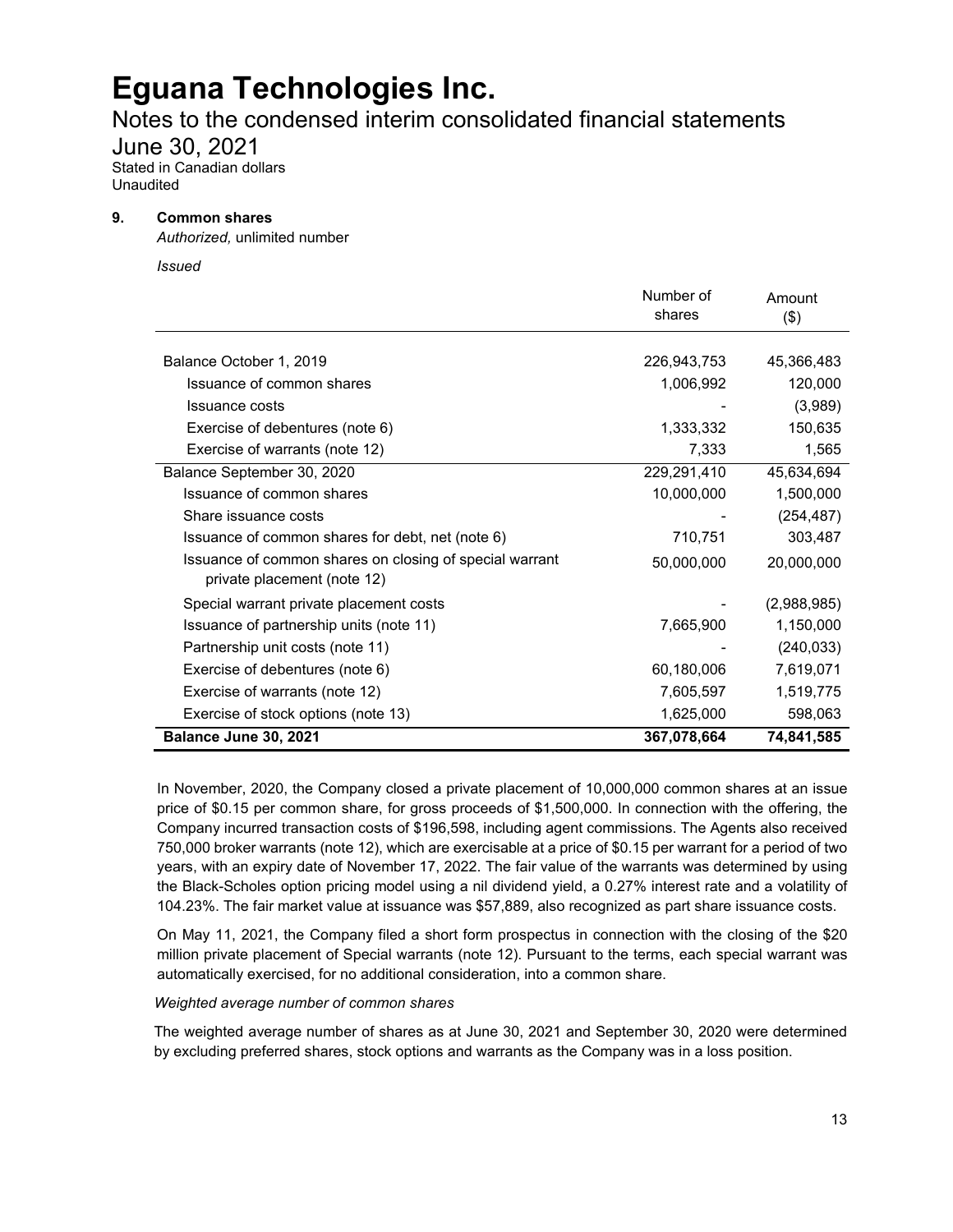### Notes to the condensed interim consolidated financial statements

June 30, 2021 Stated in Canadian dollars Unaudited

#### **10. Preferred shares**

#### *Authorized*

The Corporation is authorized to issue an unlimited number of convertible \$10, 8% redeemable First Preferred shares, issuable in series.

Holders of the preferred shares may convert, at any time, into that number of fully paid and non-assessable common shares equal to the then applicable Series Redemption Price divided by the conversion price. The conversion for the preferred shares includes a fixed conversion price on the initial subscription plus the conversion of accreted dividends to common shares. The accreted dividend conversion price is based on the closing price of the common shares on the day prior to the conversion.

The fixed conversion price for each of the issued series outstanding as at June 30, 2021 is as follows:

- Series 8 \$1.00
- Series A \$0.24

*Issued*

|                                                                  | Number of<br>shares | Amount<br>(\$) |
|------------------------------------------------------------------|---------------------|----------------|
| Series 8                                                         |                     |                |
| Balance October 1, 2019, September 30, 2020 and June<br>30, 2021 | 1                   |                |
| <b>Series A</b>                                                  |                     |                |
| Balance October 1, 2019, September 30, 2020 and June<br>30, 2021 | 434.860             | 567,154        |
|                                                                  |                     |                |
| Total preferred shares June 30, 2021                             | 434.861             | 567,155        |
| Total preferred shares September 30, 2020                        | 434,861             | 567,155        |

### **11. EGT Markets Limited Partnership**

EGT Markets Limited Partnership, is an Alberta limited partnership, which carries on the business of commercializing manufacturing and marketing inverters under license from Eguana and certain of Eguana's subsidiaries. The general partner of EGTLP is Sustainable Energy Systems Inc. ("SES") which exercises control over EGTLP's operations. The limited partners of EGTLP are Eguana, and from time to time, private investors who have provided capital to EGTLP by purchasing LP Units at a price of \$1,000 per LP Unit.

As limited partners of EGTLP, on December 31 of each year the LP Unit Holders are entitled to deduct their share of non-capital losses of EGTLP for the year to a maximum of \$1,000 per LP Unit. As a result, 99.99% of non-capital losses are not available to Eguana to offset future taxable income realized by the Company.

The financial results of EGTLP have been consolidated with the financial results of Eguana since inception as SES has full control over the operations of EGTLP and Eguana has at all times the right to acquire all the LP Units not held by it directly.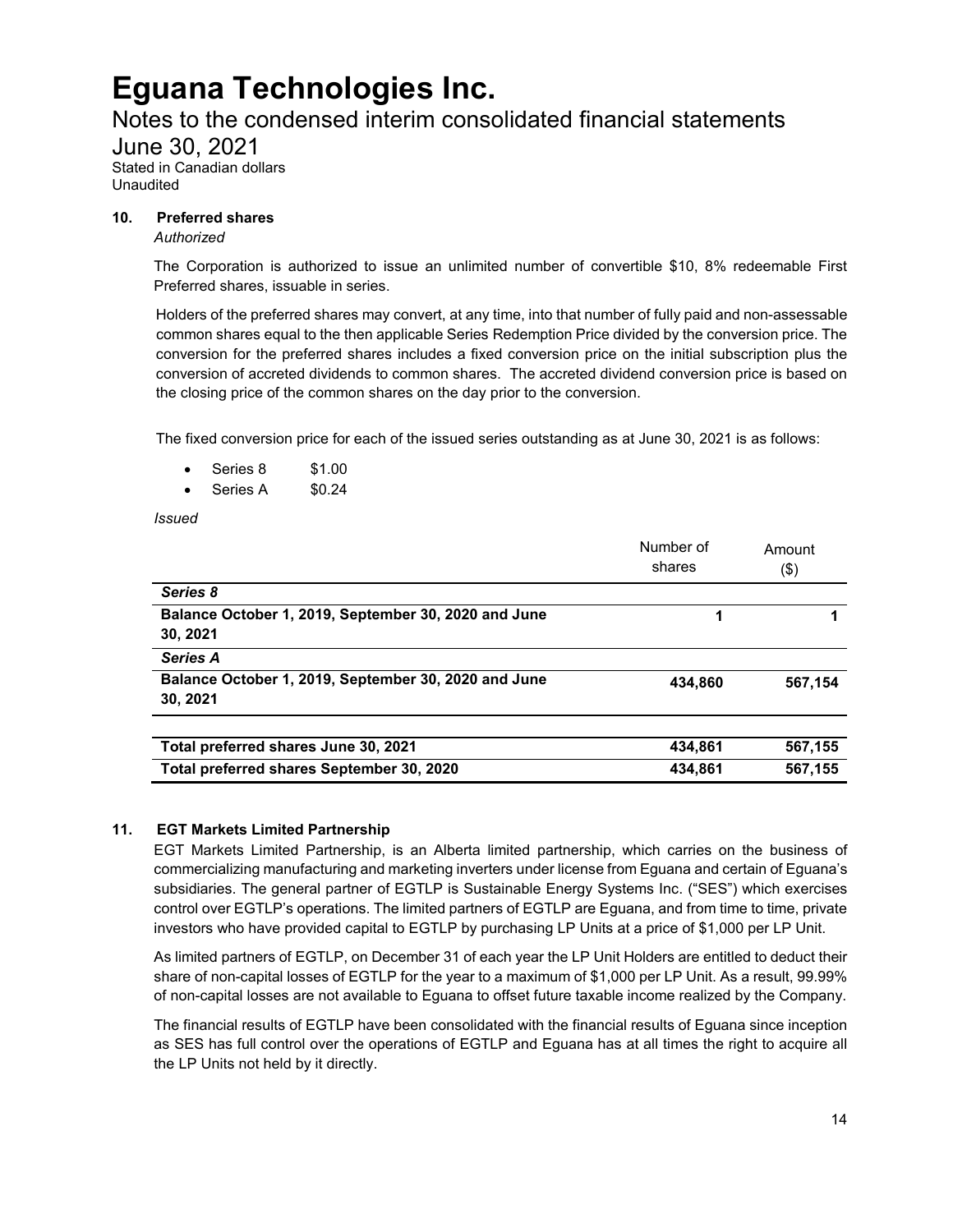### Notes to the condensed interim consolidated financial statements

June 30, 2021

Stated in Canadian dollars Unaudited

> In November 2020, EGTLP issued 1,150 EGT Markets Limited Partnership units at a price of \$1,000 per unit resulting in gross proceeds of \$1,150,000. In connection with the issuance, the Company paid the agent a cash commission of \$86,250 and issued 574,942 broker warrants (note 13) exercisable at a price of \$0.15 per warrant for a period of two years, with an expiry date of November 2, 2022. Legal and other costs of \$107,026 related to the issue of the partnership units were incurred. The fair value of the warrants was determined by using the Black-Scholes option pricing model using a nil dividend yield, a 0.26% interest rate and a volatility of 104.72%. The fair market value of the warrants at issuance was \$46,757 and has been recognized as share issuance costs. If the Company exercises its right to acquire all LP units, 7,665,900 common shares will be issued.

> On February 19, 2021, the Company announced that it has exercised its right to acquire all 1,150 limited partnership units in EGTLP issued on November 2, 2020 in exchange for 7,665,900 common shares in the capital of Eguana. The LP Common Shares issued in exchange for the Units were subject to resale restrictions which expired on March 3, 2021.

### **12. Warrants**

Changes in the Company's warrants are as follows:

|                            | Issued with<br>common<br>shares and<br>debt<br>$^{(#)}$ | <b>Broker</b><br>warrants<br>(# ) | Total<br>purchase<br>warrants<br>(# ) | Allocated fair<br>market value<br>$($ \$) |
|----------------------------|---------------------------------------------------------|-----------------------------------|---------------------------------------|-------------------------------------------|
| Balance October 1, 2019    | 26,381,762                                              | 1,677,443                         | 28,059,205                            | 1,187,433                                 |
| Warrants issued            | 4, 161, 333                                             | 3,666                             | 4,164,999                             | 411,176                                   |
| Warrants exercised         |                                                         | (7, 333)                          | (7, 333)                              | (744)                                     |
| Warrants expired           | (8, 101, 946)                                           | (271, 833)                        | (8,373,779)                           | (88, 634)                                 |
| Balance September 30, 2020 | 22,441,149                                              | 1,401,943                         | 23,843,092                            | 1,509,231                                 |
| Special warrants issued    | 50,000,000                                              | 3,500,000                         | 53,500,000                            | 18,067,043                                |
| Warrants issued            | 16,666,666                                              | 1,513,475                         | 18,180,141                            | 1,107,942                                 |
| Special warrants converted | (50,000,000)                                            |                                   | (50,000,000)                          | (17,011,015)                              |
| Warrants exercised         | (7,054,663)                                             | (550, 934)                        | (7,605,597)                           | (624, 257)                                |
| Balance June 30, 2021      | 32,053,152                                              | 5,864,484                         | 37,917,636                            | 3,048,944                                 |

As consideration for the Senior Loan debt amendment (note 5), the Company issued 4,161,333 warrants to its Senior Lender. The warrants convert into an equal number of shares with an exercise price of \$0.06 per common share for a period of five years from the date of the debenture.

The ITOCHU Debentures (note 6) are convertible into Units of the Company, at a price of \$0.15 per unit. Each Unit consists of one Common Share and one-half of one Warrant. Each whole Warrant shall enable the holder thereof to acquire an additional Common Share at a price of \$0.20 per share for a period of three years following the closing date of the issuance of the ITOCHU Debentures. In the event the ITOCHU Debentures are converted into Units, 16,666,666 common share purchase warrants which convert into an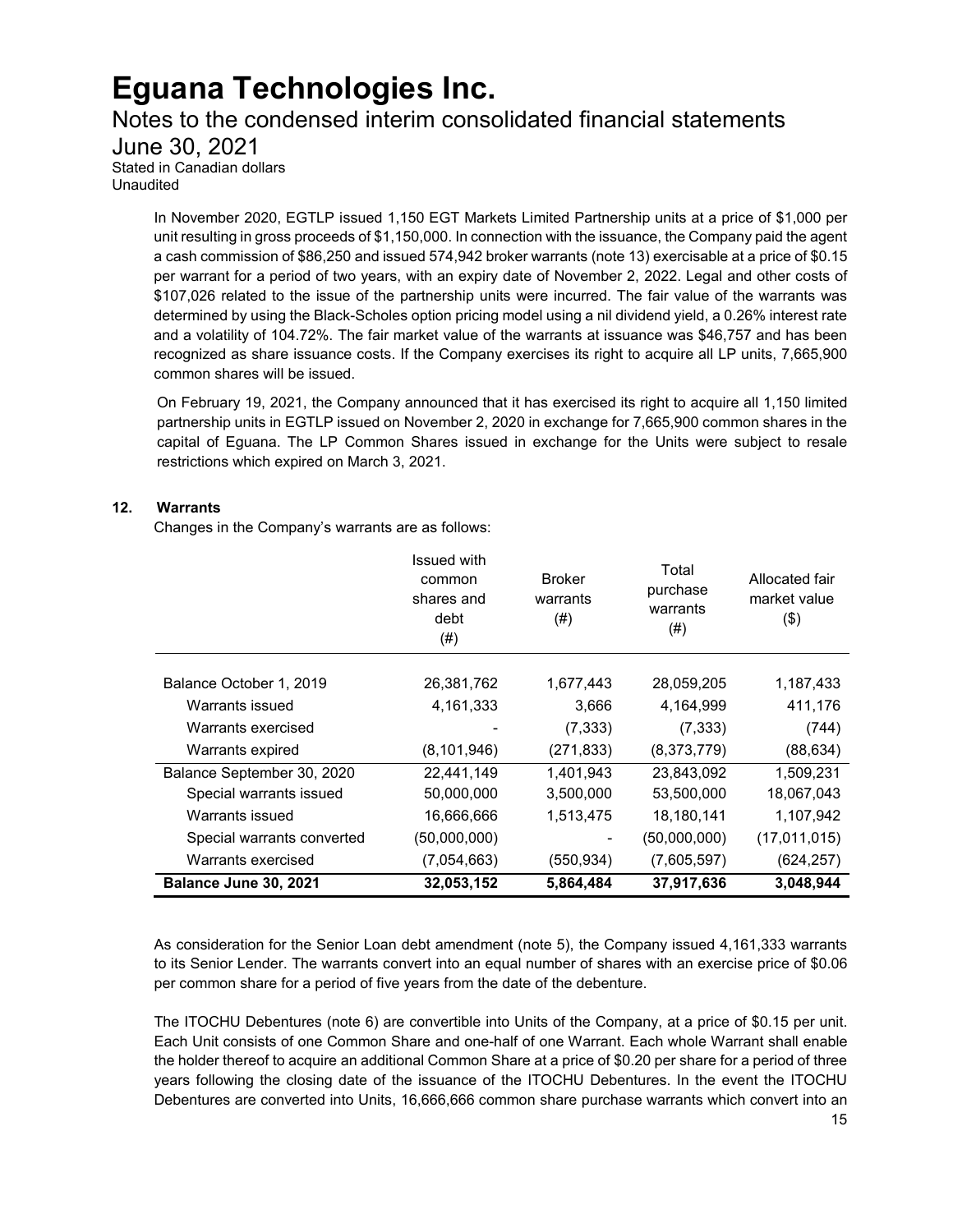### Notes to the condensed interim consolidated financial statements

June 30, 2021 Stated in Canadian dollars Unaudited

> equal number of shares with an exercise price of \$0.20 per common share for a period of three years from the date of the ITOCHU Debenture will be issued. The Company measured the fair value of the ITOCHU Debenture conversion option at \$979,134, net of \$17,029 in transaction costs.

> On April 19, 2021, ITOCHU elected to convert its balance of debentures, resulting in 33,333,333 common shares of the Company and 16,666,666 warrants. Each warrant entitles ITOCHU to acquire an additional common share at a price of \$0.20 per share until March 13, 2023.

> As consideration for the November 2020 private placement (note 9), the Company issued 750,000 warrants to its agents. The warrants convert into an equal number of shares with an exercise price of \$0.15 per common share for a period of two years from the date of the warrant.

> As consideration for the November 2020 brokered LP unit issuance (note 11), the Company issued 574,942 warrants to its agents. The warrants convert into an equal number of shares with an exercise price of \$0.15 per common share for a period of two years from the date of the warrant.

> On February 25, 2021, the Company announced the closing of a private placement of Special Warrants ("Special Warrants) for gross proceeds of \$20 million and issuance of 50 million Special Warrants at a price of \$0.40 per Special Warrant, of which 590,000 warrants were purchased by key management personnel. Each Special Warrant is exercisable into one common share without payment of any additional consideration upon certain conditions being met. The Company will use its commercially reasonable efforts to qualify the distribution of the Common Shares issuable upon exercise of the Special Warrants by way of a short form prospectus within 90 days following the closing of the Offering (the "Qualifying Condition"). The securities issued in connection with the Offering was subject to a 4‐month hold period from the date of the closing of the Offering, unless the Qualifying Prospectus is filed and receipted within that time. If the Qualifying Condition was not met, each Special Warrant would be exercisable, for no additional consideration and with no further action on the part of the holder thereof, for 1.1 Common Shares.

> On May 11, 2021, the Company filed the short form prospectus in connection with the special warrants. Pursuant to the terms, each special warrant was automatically exercised, for no additional consideration, into a common share.

> In connection with the special warrant offering, the Company granted the agents 3,500,000 of nontransferable compensation special warrants exercisable into one common share at a price of \$0.40 per warrant for a period of 24 months from closing date, and incurred transaction costs, including agent commissions, of \$1,766,989. The Black-Scholes option pricing model was used to calculate the fair value of the compensation warrants using a nil dividend yield, a 0.32% interest rate and a volatility of 103.2%. The fair market value at issuance was \$1,056,028. Transaction costs, including broker warrants, were netted against the carrying value of the special warrants.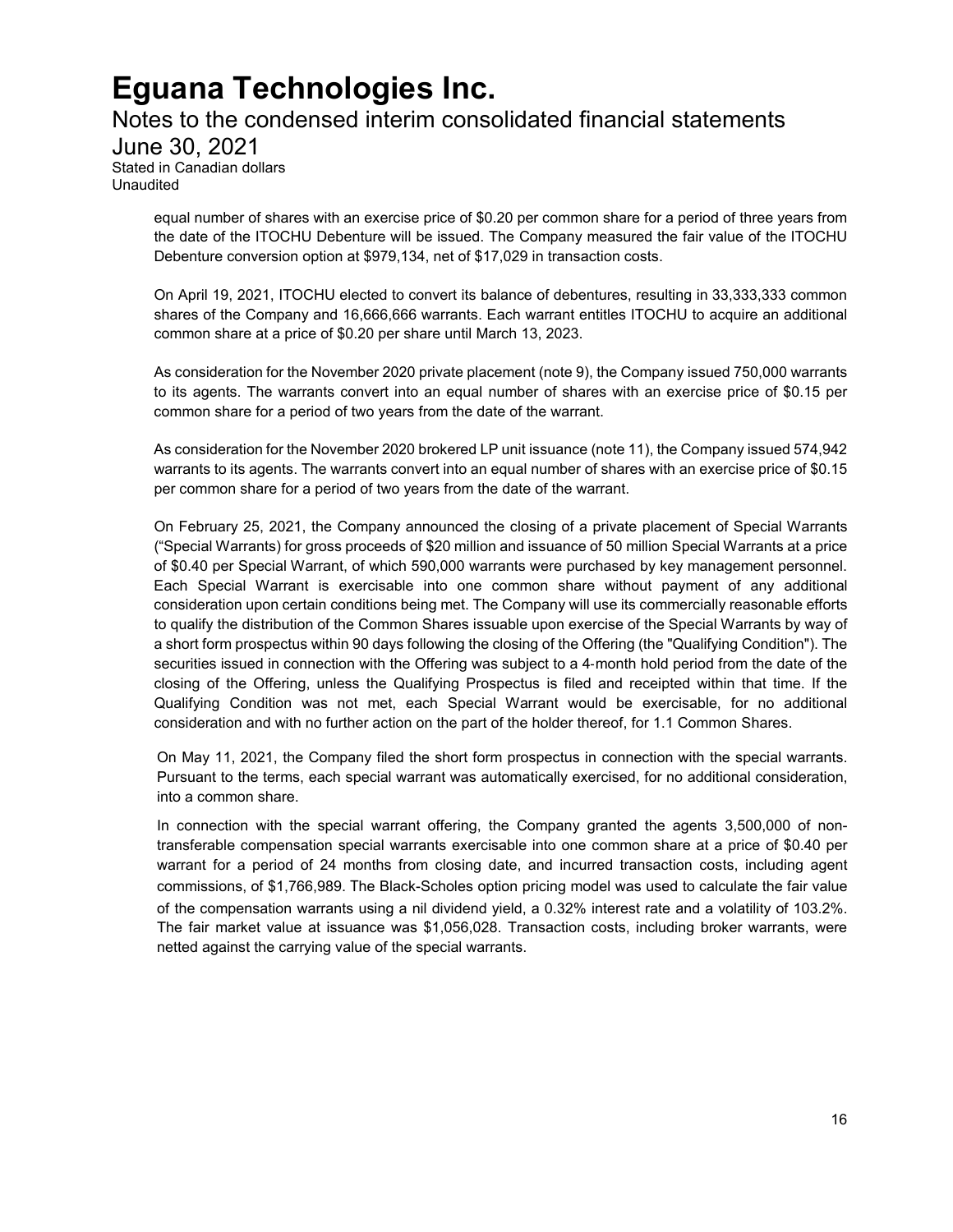Notes to the condensed interim consolidated financial statements

June 30, 2021

Stated in Canadian dollars Unaudited

Outstanding and exercisable warrants at June 30, 2021 were as follows:

| Range of exercise prices | Warrants   | Weighted<br>average<br>exercise<br>prices $(\$)$ | Weighted<br>average<br>years to<br>expiry |
|--------------------------|------------|--------------------------------------------------|-------------------------------------------|
| $$0.01 - $0.20$          | 33,179,541 | 0.19                                             | 1.96                                      |
| $$0.21 - $0.30$          | 1,238,095  | 0.21                                             | 0.15                                      |
| $$0.31 - $0.40$          | 3,500,000  | 0.40                                             | 1.66                                      |
| Balance June 30, 2021    | 37,917,636 | 0.21                                             | 1.88                                      |

#### **13. Share based payments**

The Company established the Stock Option Plan, which is accounted for as equity settled, whereby the Company may grant options to purchase common shares to directors, officers, employees, and consultants. The Stock Option Plan allows for a maximum term on any options of ten years. The Company, at the discretion of the board of directors, may issue up to a maximum of 22,861,000 options. The shareholders approved the Stock Option Plan on October 8, 2020. The minimum price at which the options may be granted is the closing price of the common shares on the TSX-V on the date immediately prior to the date of issue.

|                            | Number of<br>options to<br>employees | Weighted<br>average<br>price to<br>employees | Number of<br>options to<br>non-<br>employees | Weighted<br>average<br>price to<br>non-<br>employee |
|----------------------------|--------------------------------------|----------------------------------------------|----------------------------------------------|-----------------------------------------------------|
|                            |                                      |                                              |                                              |                                                     |
| Balance October 1, 2019    | 6,537,052                            | 0.27                                         | 2,265,264                                    | 0.27                                                |
| Granted                    | 2,305,000                            | 0.15                                         | 500,000                                      | 0.09                                                |
| Forfeited                  | (385,000)                            | (0.21)                                       | (50,000)                                     | (0.30)                                              |
| Balance September 30, 2020 | 8,457,052                            | 0.24                                         | 2,715,264                                    | 0.24                                                |
| Granted                    |                                      |                                              | 7,500,000                                    | 0.27                                                |
| Exercised                  | (375,000)                            | (0.16)                                       | (1,250,000)                                  | (0.24)                                              |
| Forfeited                  | (205,000)                            | (0.19)                                       |                                              |                                                     |
| Balance June 30, 2021      | 7,877,052                            | 0.24                                         | 8,965,264                                    | 0.29                                                |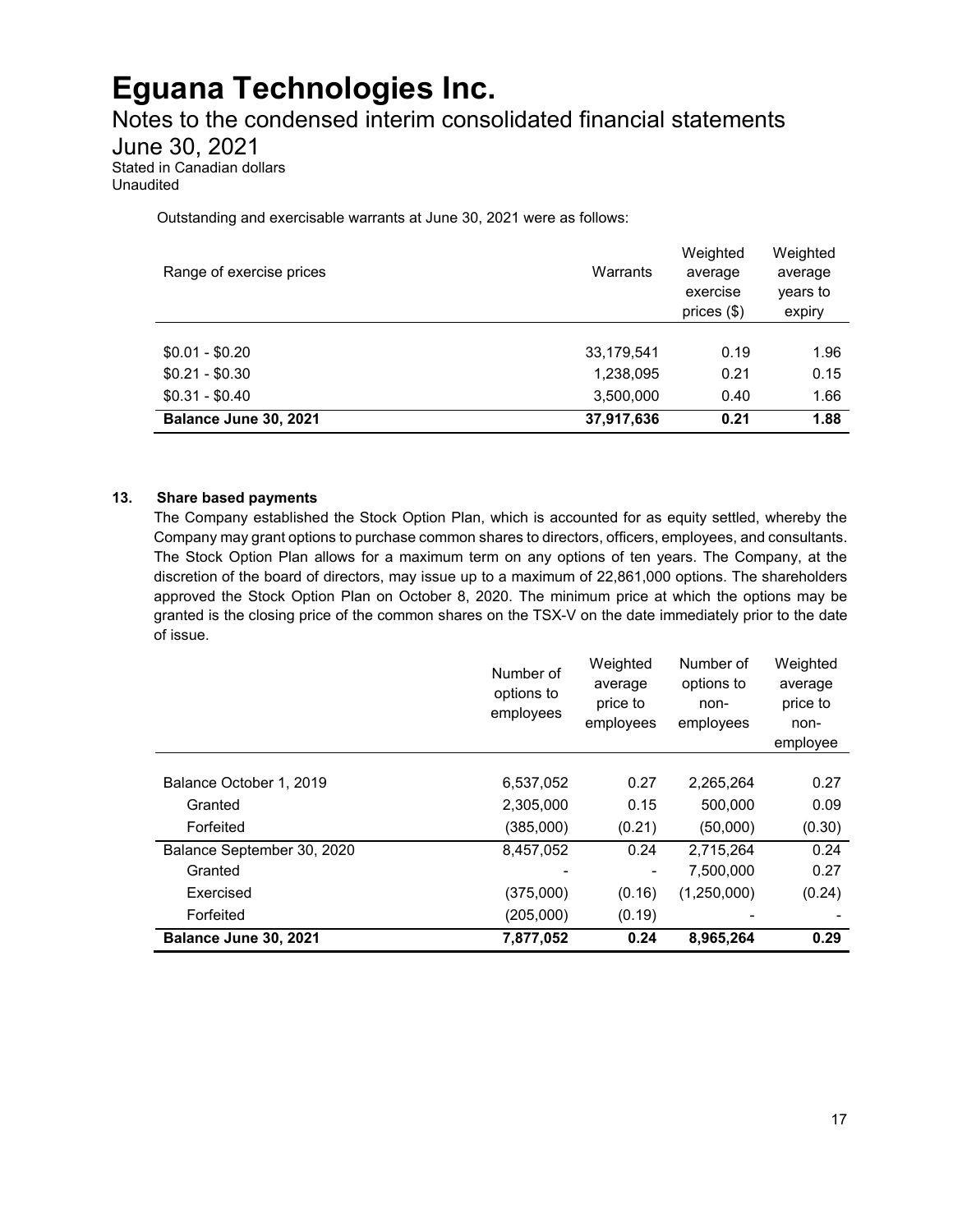Notes to the condensed interim consolidated financial statements June 30, 2021 Stated in Canadian dollars Unaudited

The following summarizes information about stock options outstanding as at June 30, 2021:

|                       | Outstanding options |                                     |                                           | Exercisable options |                                     |
|-----------------------|---------------------|-------------------------------------|-------------------------------------------|---------------------|-------------------------------------|
|                       | Options             | Weighted<br>average<br>price $(\$)$ | Weighted<br>average<br>years to<br>expiry | Options             | Weighted<br>average<br>price $(\$)$ |
| $$0.01 - $0.30$       | 10,785,000          | 0.20                                | 4.82                                      | 7.051.672           | 0.21                                |
| $$0.31 - $0.40$       | 4,522,316           | 0.36                                | 2.97                                      | 3,522,316           | 0.36                                |
| $$0.41 - $0.50$       | 1,535,000           | 0.44                                | 2.82                                      | 1,535,000           | 0.45                                |
| Balance June 30, 2021 | 16,842,316          | 0.27                                | 4.14                                      | 12,108,988          | 0.29                                |

The total share-based compensation calculated for the three and nine-months ended June 30, 2021, was \$660,558 and \$1,477,100 (2020 – \$22,420 and \$75,477), respectively.

In December 2020, the Company entered into an agreement with a capital markets advisory firm under which the firm will provide services over a term of up to 24 months for compensation consisting of incentive stock options to acquire up to an aggregate of 8,000,000 common shares. The incentive stock options are issuable as follows:

- 4,500,000 incentive stock options at a strike price of \$0.24 per share, with an expiry of December 4, 2023 upon execution of the agreement (issued in December 2020).
- 1,500,000 incentive stock options at a market-based strike price to be determined if, as and when 8,012 unsecured convertible debentures issued in 2019 and 2020 convert into commons shares. Should these options be issued, they will have a 36-month term.
- 1,000,000 incentive stock options at a market-based strike price on the 12-month anniversary date of the advisory firm agreement in December 2021. Should these options be issued, they will have a 36 month term.
- 1,000,000 incentive stock options at a market-based strike price on the 18-month anniversary date of the advisory firm agreement in June 2022. Should these options be issued, they will have a 36-month term.

In January 2021, the Company granted incentive stock options to acquire 1,500,000 common shares at a strike price of \$0.35 per share, with an expiry of January 15, 2024.

In April 2021, all remaining convertible debentures were converted and the Company granted incentive stock options to acquire 1,500,000 common shares at a strike price of \$0.455 per share, with an expiry of April 23, 2024, under the agreement with the aforementioned capital markets advisory firm. All options granted vested immediately.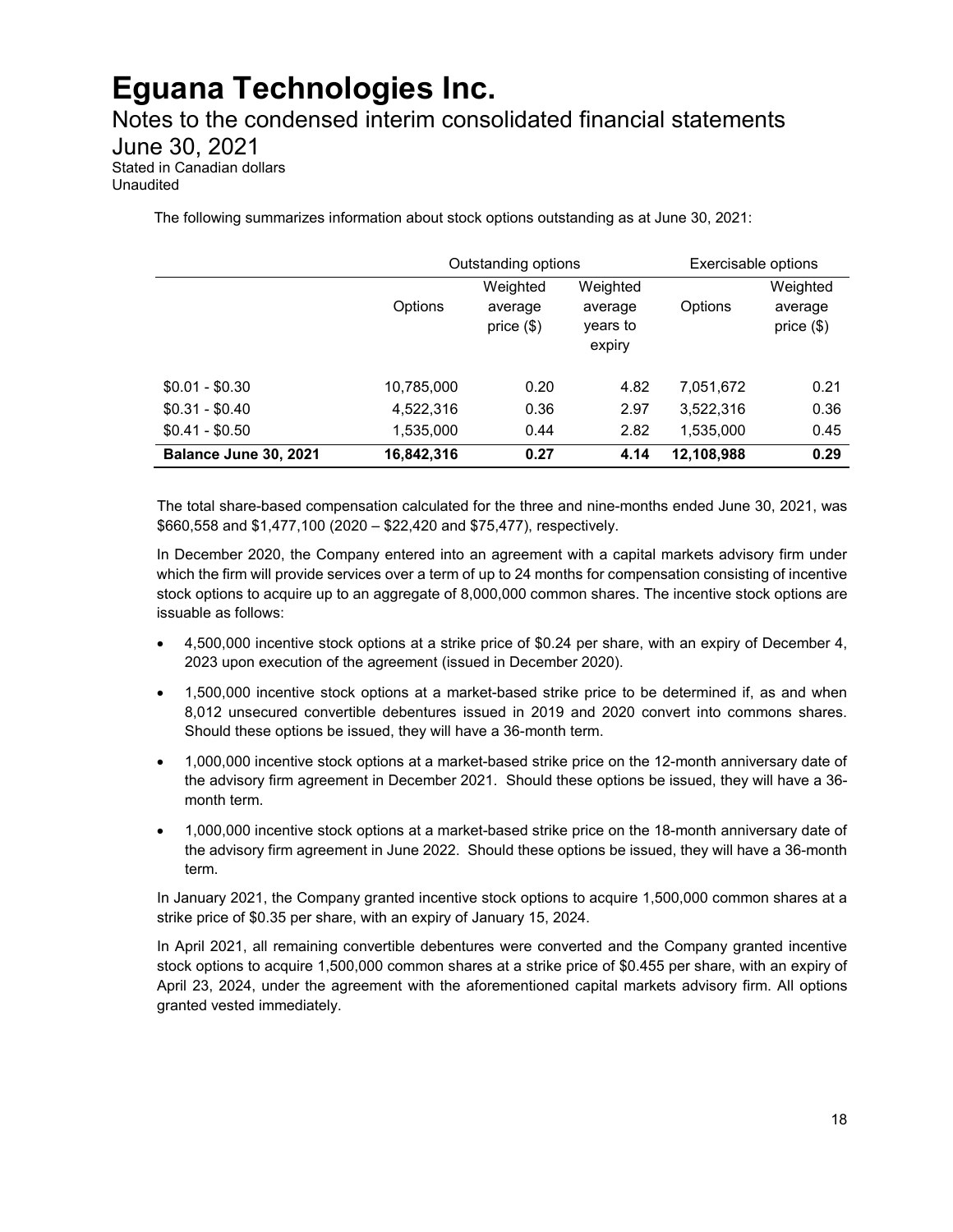### Notes to the condensed interim consolidated financial statements

June 30, 2021

Stated in Canadian dollars Unaudited

> The fair values of Eguana stock options granted have been estimated on their respective grant dates using the Black-Scholes valuation model and the following assumptions:

|                             | June 30           | September 30      |
|-----------------------------|-------------------|-------------------|
|                             | 2021              | 2020              |
|                             |                   |                   |
| Risk free interest rate     | $0.21\% - 0.49\%$ | $0.27\% - 0.36\%$ |
| Expected volatility (1)     | $103\% - 105\%$   | $107\% - 114\%$   |
| Dividend yield              | ٠                 | ۰                 |
| Expected life (years)       | 3                 | $3 - 10$          |
| Weighted average fair value | $0.06 - 0.29$     | 0.12              |

(1) Expected volatility is estimated by considering historic average share price volatility over 5 years

#### **14. Financial instruments fair value**

The carrying value and fair value of financial instruments at June 30, 2021, is disclosed below by financial instrument category:

|                                          | Carrying<br>value | Fair value |
|------------------------------------------|-------------------|------------|
| Accounts receivable                      | 1,539,200         | 1,539,200  |
| Accounts payable and accrued liabilities | 3,465,439         | 3.465.439  |
| Derivative liability                     | 1,193,977         | 1,193,977  |

The Company categorizes its financial instruments carried at fair value into one of three different levels depending on the observability of the inputs employed in the measurement. The Company valued cash using Level 1 input and the derivative liability was measured at fair value using level 2 inputs (notes 5).

- Level 1 Quoted prices are available in active markets for identical assets or liabilities as of the reporting date. Active markets are those in which transactions occur in sufficient frequency and volume to provide pricing information on an ongoing basis.
- Level 2 Pricing inputs are other than quoted prices in active markets included in Level 1. Prices in Level 2 are either directly or indirectly observable as of the reporting date. Level 2 valuations are based on inputs, including quoted forward prices for commodities, time value and volatility factors, which can be substantially observed or corroborated in the marketplace.
- Level 3 Valuations in this level are those with inputs for the asset or liability that are not based on observable market data.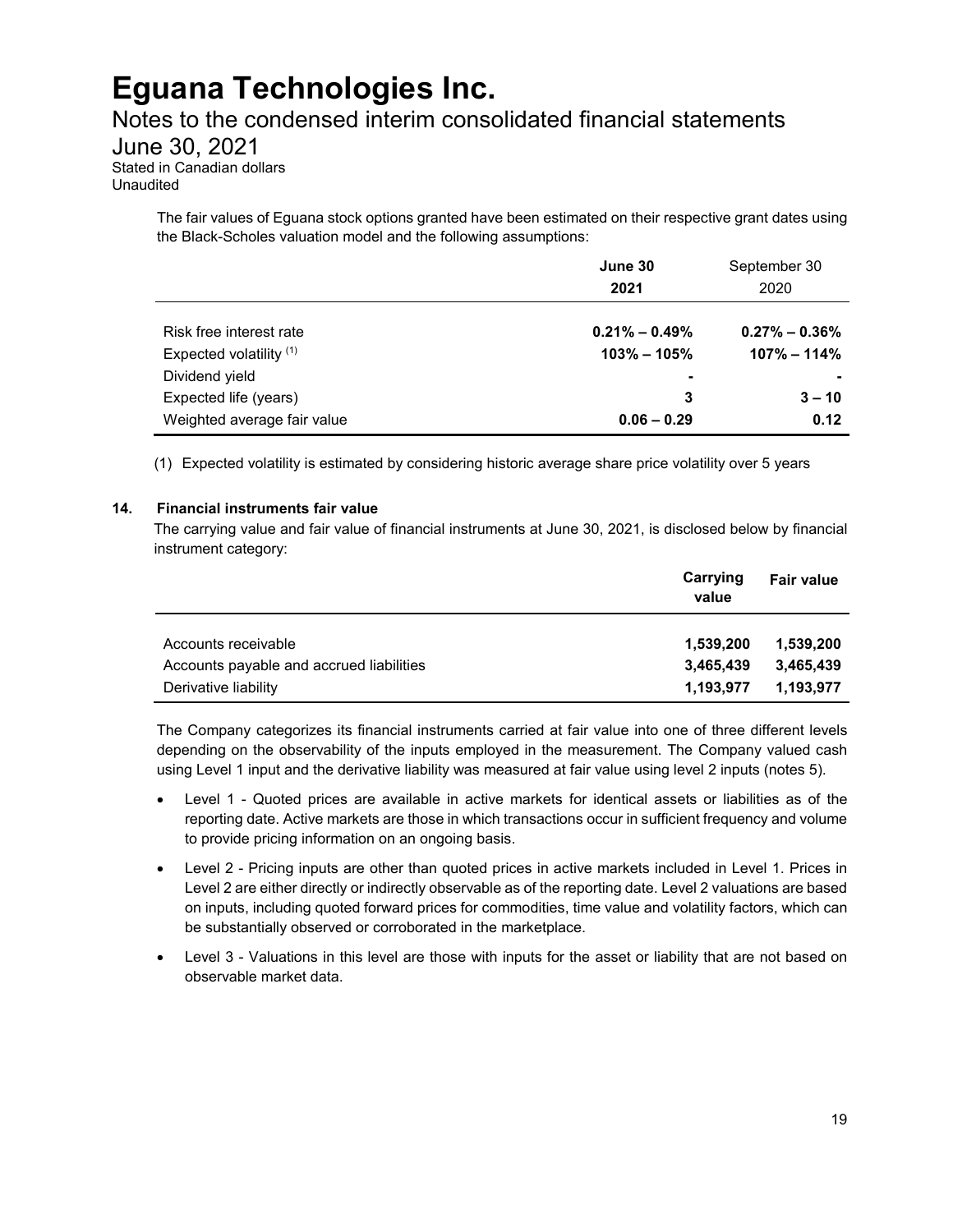Notes to the condensed interim consolidated financial statements

June 30, 2021

Stated in Canadian dollars Unaudited

### **15. Financing costs**

|                                                       | Three months ended |         | Nine months ended |           |
|-------------------------------------------------------|--------------------|---------|-------------------|-----------|
|                                                       | 2021               | 2020    | 2021              | 2020      |
|                                                       |                    |         |                   |           |
| Accretion of debentures (note 6)                      | 26,960             | 386,459 | 763,609           | 801,506   |
| Accretion of other liabilities (note 8)               | 42,209             | 21.650  | 162,768           | 70,583    |
| Accretion of long-term debt (note 5)                  | 26,765             | 138,827 | 129.906           | 426.258   |
| Accretion of bridge loan (note 4)                     |                    | 10,260  |                   | 47,486    |
| Accretion of preferred shares (note 7)                | 195,532            | 176,247 | 571,341           | 518,006   |
| Change in fair value on derivative liability (note 5) | 25,170             | 14.235  | 41,977            | 178.041   |
| Loss on prepayment of contingent liability (note 8)   |                    |         | 75,706            |           |
| Lease interest                                        | 14,032             | 21,320  | 40,661            | 49,017    |
|                                                       | 330,668            | 768,998 | 1,785,968         | 2,090,897 |

### **16. Supplemental information**

The changes in non-cash working capital for the three and nine-months ended June 30, 2021 and 2020 is as follows:

|                                          | Three months ended |             | Nine months ended |            |
|------------------------------------------|--------------------|-------------|-------------------|------------|
|                                          | 2021               | 2020        | 2021              | 2020       |
|                                          |                    |             |                   |            |
| Operating activities                     |                    |             |                   |            |
| Decrease (increase) in assets            |                    |             |                   |            |
| Accounts receivable and advances         | (1,109,052)        | 124,207     | (878,573)         | (526, 962) |
| Inventory                                | (3,479,967)        | 153,502     | (4, 160, 080)     | 1,014,150  |
| Prepaid expenses and deposits            | (139,293)          | 188,682     | (1,530,967)       | (466,379)  |
|                                          | (4,728,312)        | 466,391     | (6, 569, 620)     | 20,809     |
| (Decrease) increase in liabilities       |                    |             |                   |            |
| Accounts payable and accrued liabilities | (416, 866)         | (103,088)   | (807,106)         | 202,448    |
| Deferred revenue                         | 70,018             | (1,053,251) | (410,762)         | (604, 650) |
|                                          | (5,075,160)        | (689, 948)  | (7,787,488)       | (381,393)  |

### **17. Segmented information**

The Company is organized into one operating segment represented by the development and sale of storage energy system. The Company provides professional services, consisting of support, training, and engineering services, to promote the use of its products; however, these activities are not evaluated as a separate business segment.